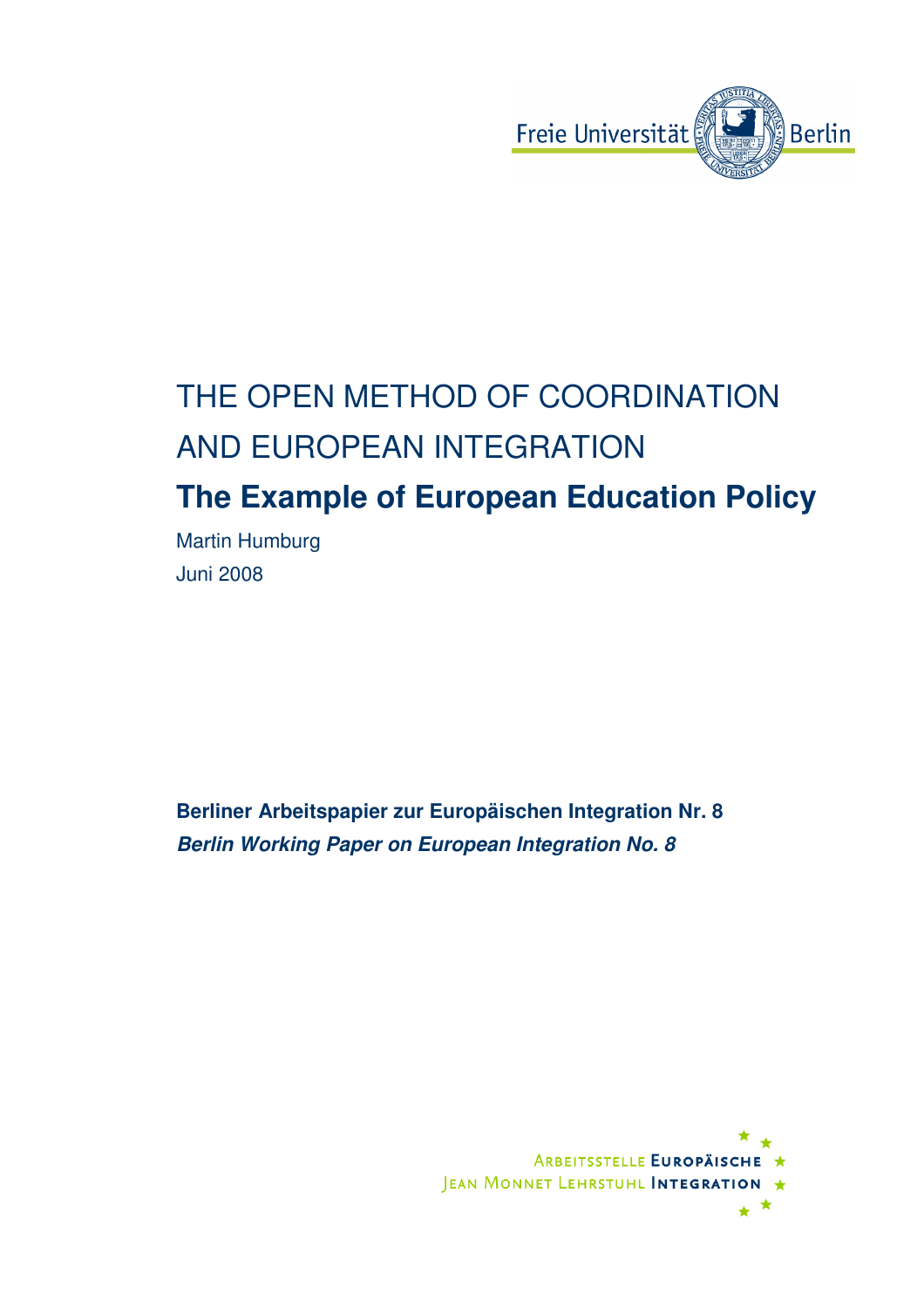

### **Inhaltsverzeichnis / Content**

| $\mathbf{1}$ . | Introduction                                                               |                                                         |    |  |
|----------------|----------------------------------------------------------------------------|---------------------------------------------------------|----|--|
| 2.             | The OMC as a Third Way                                                     |                                                         |    |  |
| 3.             | The OMC and Deeper Integration                                             |                                                         |    |  |
| 4.             | Empirical Analysis: the OMC in Education and Training and its Potential to |                                                         |    |  |
|                | Promote Institutional-Spillover                                            |                                                         |    |  |
|                | 4.1.                                                                       | Key Features of the OMC in Education and Training       | 9  |  |
|                | 4.2.                                                                       | The Generation of Demand for Supranational Governance   | 11 |  |
|                | 4.3.                                                                       | The Transmission of Demand for Supranational Governance | 14 |  |
|                | 4.4                                                                        | The Satisfaction of Demand for Supranational Governance | 18 |  |
| 5.             | Conclusions                                                                |                                                         | 23 |  |
| 4.             | References                                                                 |                                                         |    |  |
|                |                                                                            |                                                         |    |  |

#### **Der Autor / The Author**

Martin Humburg ist wissenschaftlicher Mitarbeiter am Research Centre for Education and the Labour Market an der Universität Maastricht.

Martin Humburg is research associate at the Research Centre for Education and the Labour Market at Maastricht University.

Die Berliner Arbeitspapiere zur Europäischen Integration werden von Prof. Dr. Tanja A. Börzel, Jean Monnet Lehrstuhl für Europäische Integration und Leiterin der Arbeitsstelle Europäische Integration am Otto-Suhr-Institut für Politikwissenschaft der Freien Universität Berlin, veröffentlicht. Die Arbeitspapiere sind auf der gemeinsamen Internetseite von Jean Monnet Lehrstuhl und Arbeitsstelle verfügbar: http://www.fuberlin.de/europa

The Berlin Working Papers on European Integration are published by Prof. Dr. Tanja A. Börzel, Jean Monnet Chair for European Integration and Director of the Centre for European Integration of the Otto Suhr Institute for Political Science at the Freie Universität Berlin. The Working Papers are available on the joint website of the Jean Monnet Chair and the Centre: http://www.fu-berlin.de/europa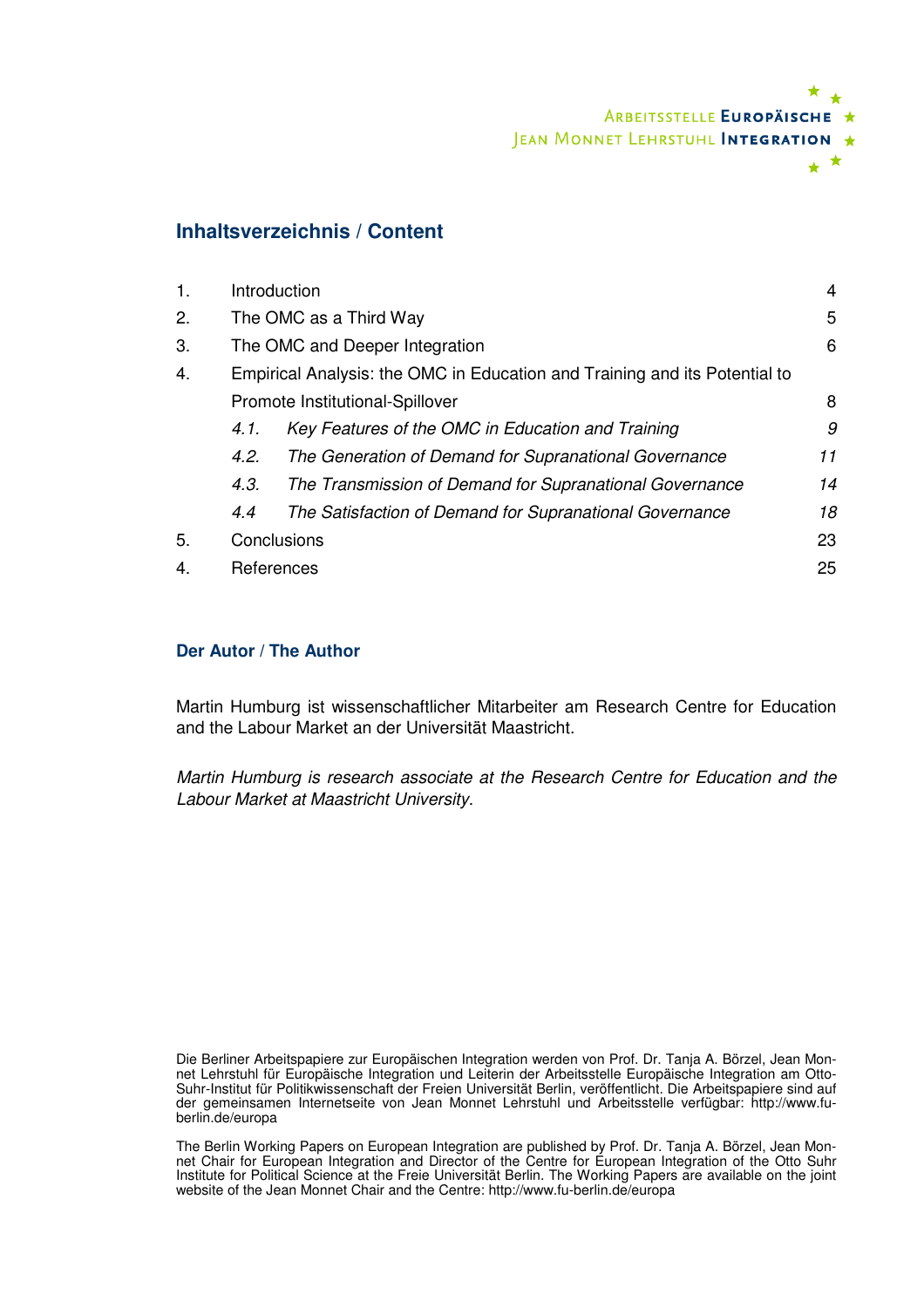

#### **Abstract**

Eight years ago, the Open Method of Coordination was codified as a mode of governance to implement the Lisbon strategy of the European Union which aims to turn the European economy into the most competitive and most dynamic knowledge-based economy in the world by 2010. Since then, the OMC has often been highlighted as a "third way" in European governance – an alternative to intergovernmental negotiations and the Classical Community Method. Hopes that the OMC could develop into a "third way" would be destroyed if the OMC had considerable potential to promote institutional-spillover and this way to encourage the European Commission's competence creep. In that case, the OMC could be seen as having a bridging function between the two traditional methods used to govern the EU.

Based on the supranationalism as put forward by Sandholtz and Stone Sweet (1998), this paper analyses the OMC's potential to promote institutional-spillover in European education policy. With institutional-spillover I mean an increase of the decisional autonomy or capacity of the European Commission. The analysis reveals that the OMC's potential to promote institutional-spillover in education is very small as it neither increases participation of transnational society in the policy-making process nor sufficiently increases the autonomy of joint organisations such as the European Commission and the European Court of Justice.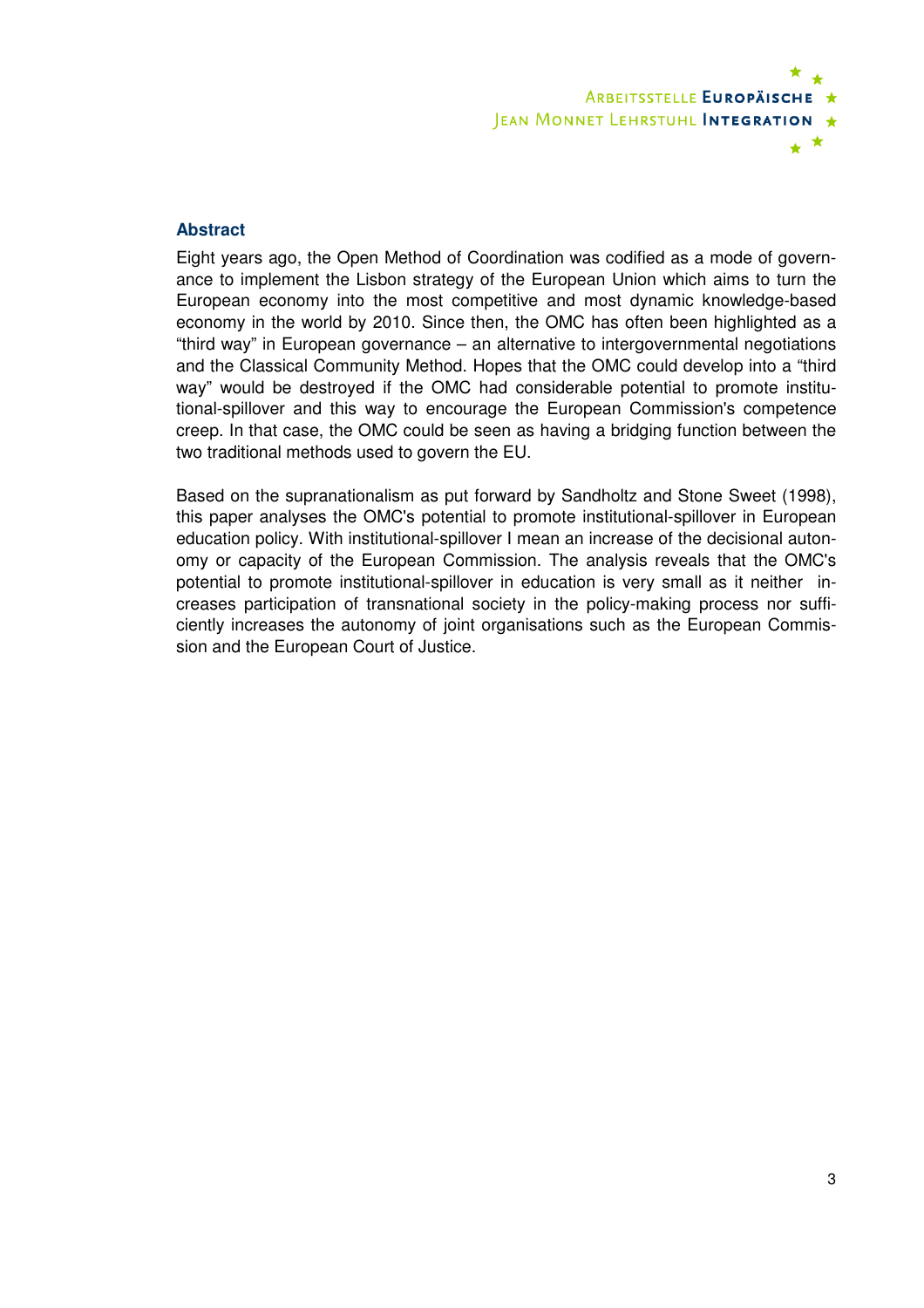

### **1. Introduction**

 $\overline{a}$ 

Ever since its codification at the Lisbon Summit in March 2000 the Open Method of Coordination (OMC) has been highlighted as an alternative to the "pure integration" approach of the Classical Community Method (CCM) on the one hand and to the logic of genuine intergovernmental cooperation on the other (Dehousse 2002: 4). It therefore has been applied in politically sensitive areas such as employment, taxation, education and training or pensions. The OMC's new governance architecture seems to provide an answer to the three main challenges to EU policy-making that evolved since the 1990s: (1) the necessity of common EU action to respect diversity among Member States, codified in the subsidiarity clause of the Maastricht Treaty, (2) the wish to develop an EU social dimension without questioning Member States' competencies in sensitive policy areas and, (3) the legitimacy crisis in the aftermath of the Maastricht Treaty and with regard to the corruption scandals within the European Commission (Commission).

In this paper<sup>1</sup>, I will assess the potential of the OMC to promote institutional-spillover. By potential to promote institutional-spillover I mean the potential to make governments agree upon an increase of the competencies of the Commission.

I will explore the OMC's potential to promote institutional-spillover with respect to European education policy. Education is a policy area with a long tradition at the European level but where competencies of the Commission remain weak. In this sense, EU education policy is a representative example of politically sensitive areas where the OMC is applied. It would be important to include other policy areas in the analysis to increase the scope for generalisation. Yet, this paper only represents a first step towards the assessment of the potential of the OMC to promote institutional-spillover. Further research that takes into account other policy areas has to be conducted to confirm my findings.

In the first section I recapitulate the extent to which the OMC has been presented as a third way of governance in Europe. In the second section I derive conditions for deeper integration from supranationalism. Building on Sandholtz' and Stone Sweet's argu-

<sup>1</sup> This paper is based on my Master's thesis written as a part of the joint Master's Programme "International Relations" at the FU-Berlin, the Humboldt Universität zu Berlin and the Potsdam University.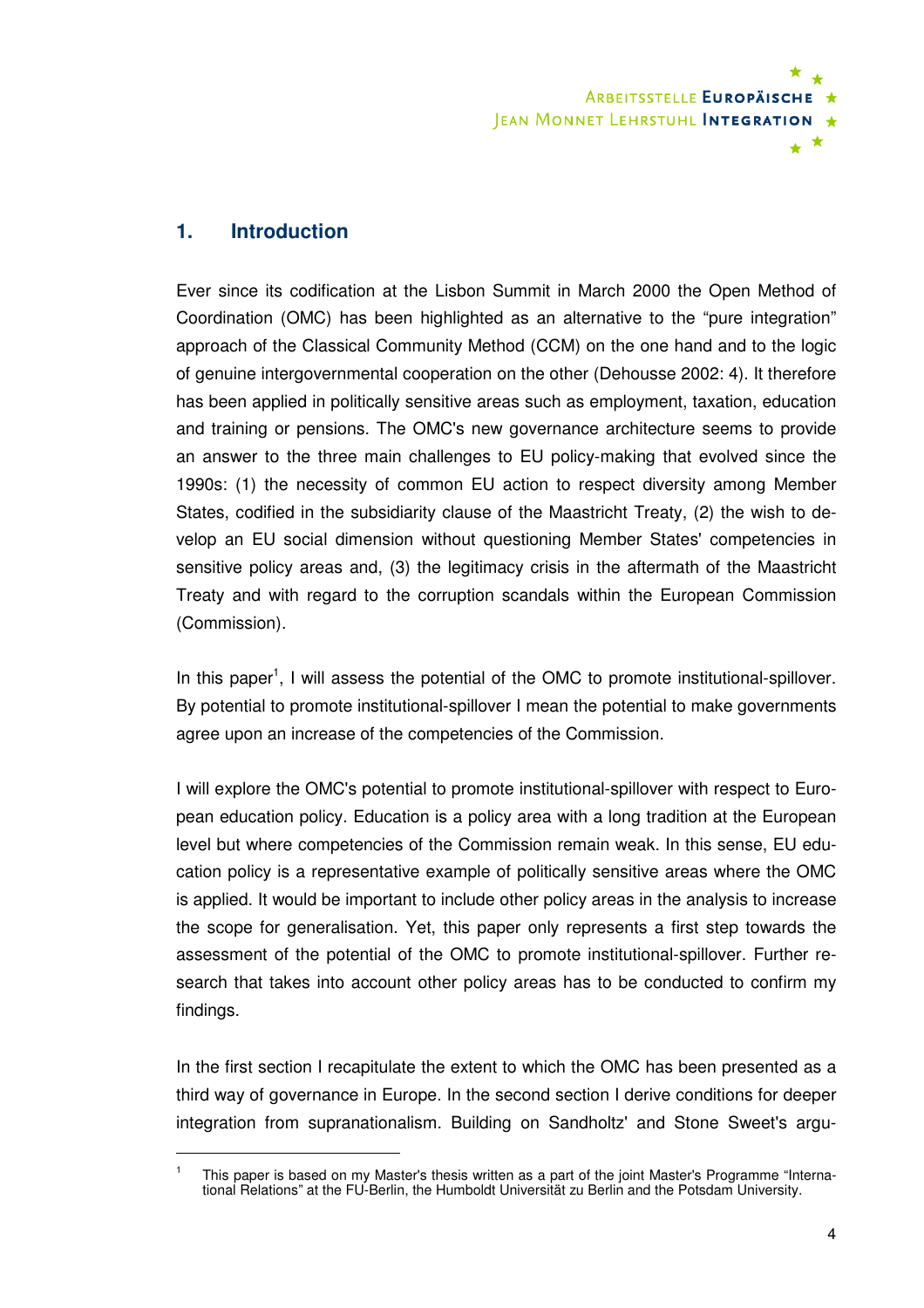

ments I will show that supranational norms (institutional-spillover) will be produced if there exists a transnational society which generates a demand for supranational governance and if there exist supranational organisations whose autonomy is sufficient to respond to this demand. In a third part I will apply these conditions on the OMC process in the field of education and training.<sup>2</sup>

My claim is that the OMC's potential to bring about agreement upon an increase of the decisional autonomy or capacity of the Commission is very low. This is due to insufficient channels for participation of transnationally active society groups in the policymaking process and the absence of European organisations with sufficient autonomy to pursue their pro-integrative agenda.

My claim that the OMC's potential to promote institutional-spillover is very low supports the thesis of some authors that argue that the OMC effectively ended the competence creep of the Commission (Kassim/Menon 2004; Walkenhorst 2005; Schäfer 2004). No further competence creep is a necessary condition for Radaelli's and other authors' argument that the OMC represents a distinct method between intergovernmental cooperation and the CCM which has considerable potential to develop into a third way in European governance.

#### **2. The OMC as a Third Way**

 $\overline{a}$ 

Eight years ago, the Open Method of Coordination was codified as a European mode of governance at the Lisbon Summit of March 2000. In Lisbon, the leaders of EU Member States agreed upon the goal to turn the European economy into the most competitive and most dynamic knowledge-based economy in the world by 2010. As a method that aims at helping Member States to develop their own national policies, the OMC is not built on hierarchy. Its mechanisms are based on learning and knowledge diffusion. Especially in politically sensitive areas where EU Member States fear growing Commission influence, such as education or pensions, the OMC is a very attractive method for policy coordination since it respects national diversity and does not foresee the

<sup>2</sup> There is no separate OMC for education alone but for education and training together. When referring to the OMC process I will therefore always speak of education and training although this paper is particularly interested in developments in the area of education.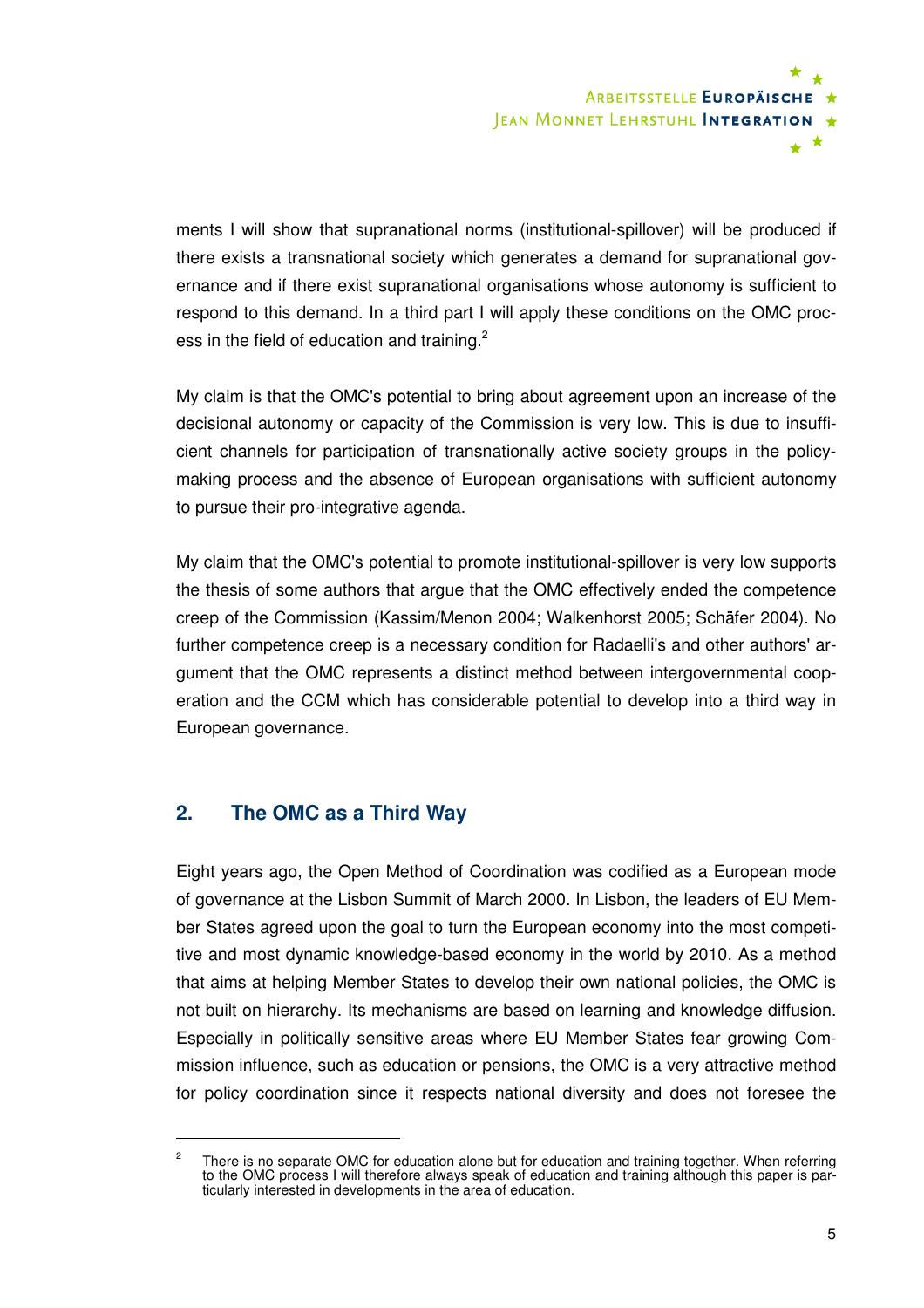

transfer of competencies to the European level. The OMC relies exclusively on voluntary accords.<sup>3</sup>

The OMC is often seen as a new mode of governance and a third way between intergovernmental negotiations and supranational governance. These arguments are based upon six key characteristics of the OMC that make it less rigid and more open than the CCM and more ambitious and better structured than intergovernmental negotiations (Dehousse 2002). These key characteristics are: (1) its new approach to problemsolving, (2) its openness to participation, (3) its respect for diversity and subsidiarity, (4) its new ways to produce usable knowledge, (5) its potential for policy learning and (6) the new role it assigns to law (Radaelli 2003: 24).

After only eight years, it is too early to assess the effectiveness of the OMC. Yet, as shown above, many scholars see considerable potential for the OMC to develop into an effective third way of governance between supranationalism and intergovernmentalism that assigns the Commission the role of a coordination coordinator and that relies on joint responsibility rather than on the transfer of competencies to a supranational level.

## **3. The OMC and Deeper Integration**

This paper assesses the potential of the OMC to promote institutional-spillover. The analytical framework I derive from supranationalism as developed by Sandholtz and Stone Sweet (1998). Supranationalism sees egoistic and rational societal actors involved in transnational activities at the heart of European integration whenever they have the opportunity to transmit their demand for supranational governance to powerful pro-integrative supranational organisations.

Transnational activity generates a demand for European standards, harmonisation and conflict-solving mechanisms – in short – a demand for supranational governance. Supranational governance describes a situation where supranational organisation can produce rules which are binding for all actors. Supranational governance serves those

<sup>3</sup> See Lisbon European Council 2000: paragraph 37.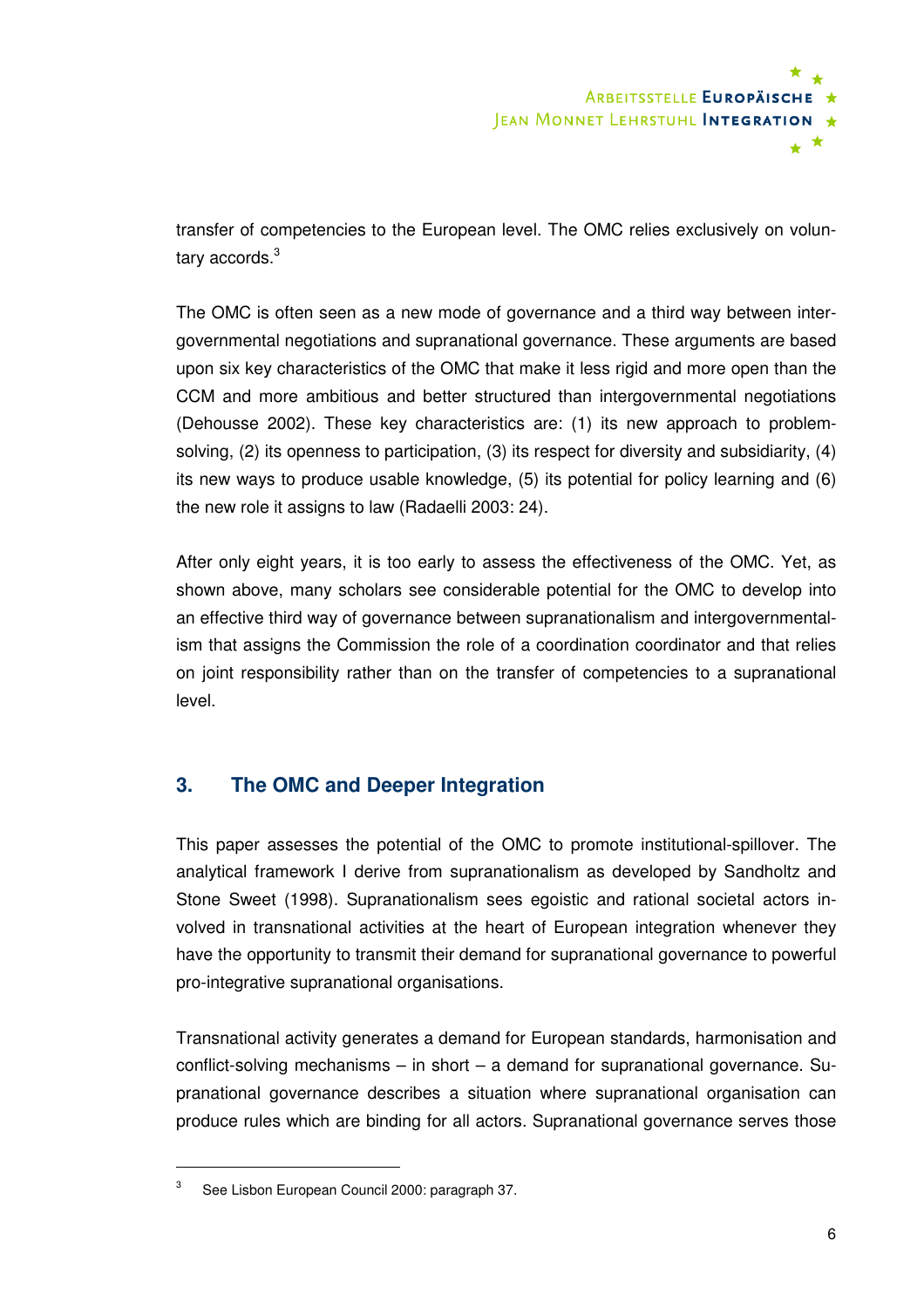

groups of society which transact across borders and which are advantaged by European rules. These advantaged transnational groups try to make their voice heard at the national but also at the European level. While the responsiveness of states is low, prointegrative supranational organisations such as the Commission and the European Court of Justice respond to transnational society's demand if their leverage is sufficient. They supply supranational governance by influencing decision-making processes and intergovernmental bargaining. States finally agree to further increase the decisional autonomy or capacity of joint organisations since transnational exchange raises the costs for national governments to maintain disparate national policies. The higher the level of transnational exchange the higher the incentives for governments to adjust their policy in ways that favour supranational governance. Once European rules which place constraints on state behaviour are fixed they generate a self sustaining dynamic. Derived from these conditions for integration to occur I develop the following hypothesis:

If a transnational society which generates a demand for supranational governance exists, and if supranational organisations whose autonomy is sufficient to respond to this demand also exist, then supranational norms (institutionalspillover) will be produced.

The three following criteria will guide this paper's empirical analysis of the OMC in the field of education and training.

#### a) The generation of demand

When trying to assess whether the OMC in education and training facilitates the generation of demand for supranational governance it will be important to analyse to what extent the OMC increases mobility in this area. I will therefore assess the nature of the OMC in education and training: its objectives, its work programme, measures which have already been established – without forgetting the OMC's contribution to structuring the process and to facilitating policy outcomes.

#### b) The transmission of demand

In order to assess this criterion, a first important step will be to examine if a transnational society which expresses demand for supranational governance in education actually exists. Empirical analysis will identify these actors and will show which particular interests they pursue with relevance to the Lisbon process. In a second step, the exis-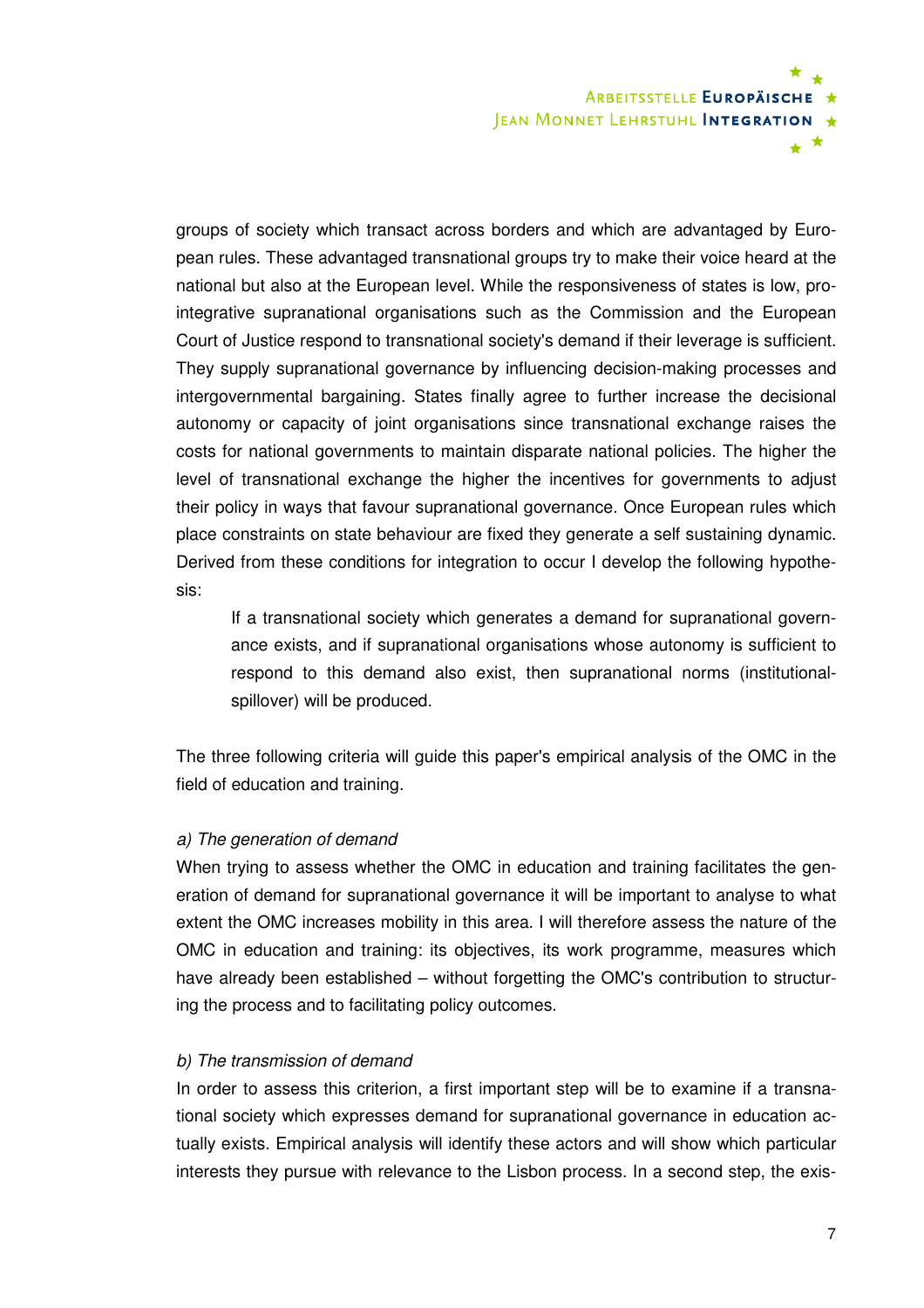

tence of possibilities within the OMC process to transmit transnational society's demand for supranational governance to joint organisations will be analysed.

#### c) The satisfaction of demand

This criterion focuses on the existence of supranational organisation with sufficient autonomy to respond to transnational society's demand for supranational governance. According to Sandholtz and Stone Sweet, supranational organisations have a prointegrative nature and welcome any demand for supranational governance by transnational society. They supply supranational governance if their autonomy permits them to sufficiently influence decision-making processes and intergovernmental bargaining. If their autonomy is not sufficient, governance remains on an intergovernmental level.

In order to assess criterion c, this paper will identify the supranational organisations that are involved in the OMC process in education and training. Then, their autonomy will be assessed using Pollack's (1999) framework for the analysis of formal and informal agenda setting power.

## **4. Empirical Analysis: the OMC in Education and Training and its Potential to Promote Institutional-Spillover**

Education is a very important policy area for the European Union as improving the quality of education is one of the major conditions for making Europe one of the most competitive knowledge-based economies in the world by 2010. Moreover, the OMC in education is very suited as a case study as it shares its main properties – a weak treaty basis, the total exclusion of the ECJ, and no right for the Commission to make recommendations<sup>4</sup> - with many other policy areas where the OMC is applied<sup>5</sup>. This increases the scope for generalisation of the findings of this paper.

The weak EU-level competencies in the area of education have their origin in the treaty establishing the European Steel and Coal Community (ECSC) and have evolved ever since (cf. Walkenhorst 2005; Hackl 2001). Originally restricted to vocational training, community activity has expanded to almost every part of education policy in the past.

<sup>4</sup> For an overview see Laffan/Shaw (2005).

<sup>5</sup> E.g. taxation, pensions, youth, healthcare.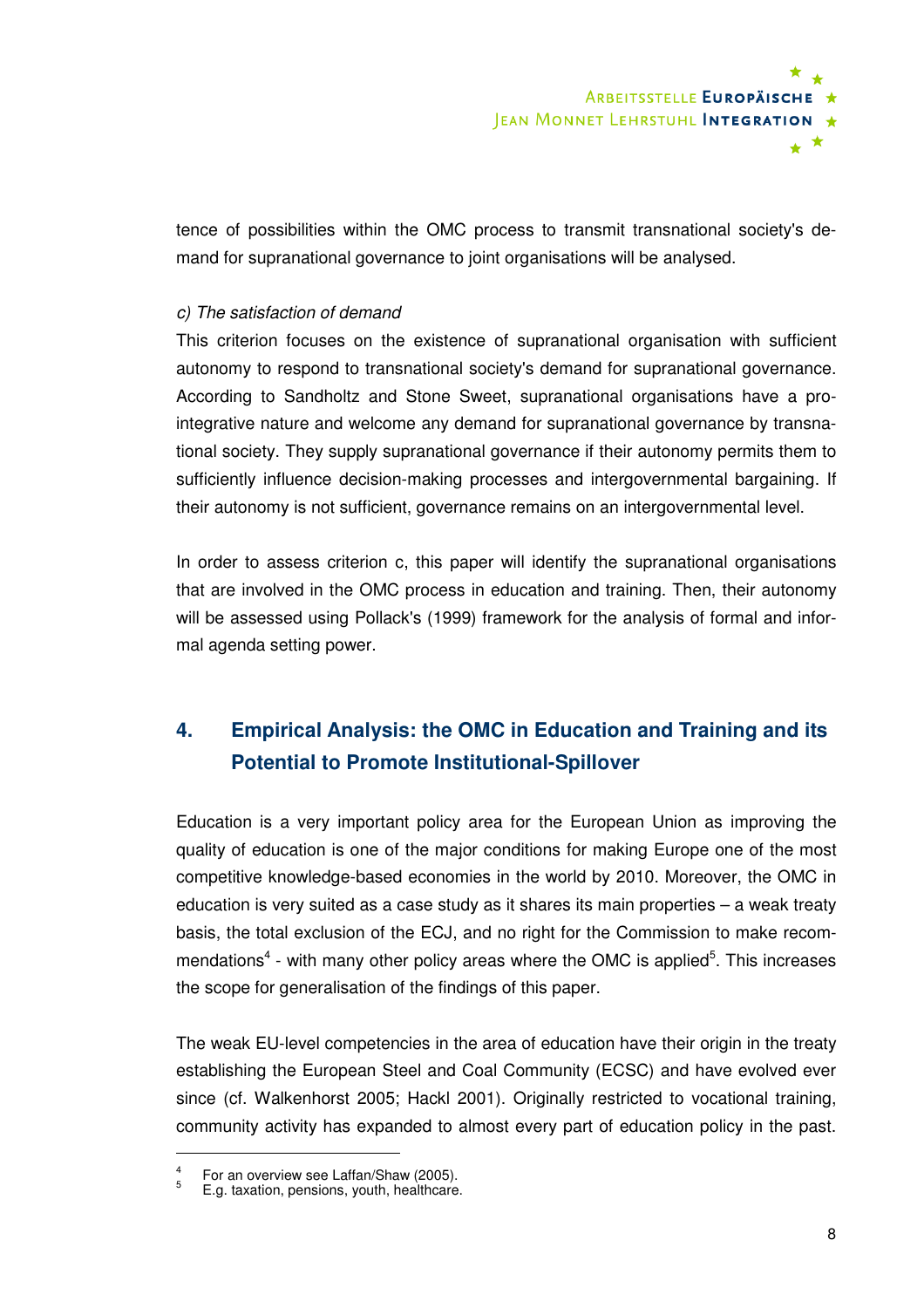

However, Article 149 of the Maastricht Treaty clearly assigned the responsibility for education to the Member States. What is more, since Maastricht, community competencies remain restricted to quality assurance and mobility issues. This is important to consider when analysing the OMC in education and training which was originally introduced to coordinate policy fields not covered by the treaty. Interestingly, quality assurance and mobility issues were included in the OMC process in education and training after 2000, this way coupling the OMC process with already ongoing policy developments (Gornitzka 2005).

## 4.1. Key Features of the OMC in Education and Training

The OMC in education and training was very successful in including areas traditionally considered to be very close to the realm of exclusive national competencies, such as content of teaching, teacher training and language learning in the coordination process. While community action before Lisbon mainly concentrated on mobility and quality of higher education, the OMC process and particularly the benchmarks focus on secondary education (cf. Gornitzka 2005: 21).

In Stockholm 2001, the European Council agreed upon three strategic goals (common objectives) in the field of education and training: to improve the quality and effectiveness of education and training systems in the EU, to facilitate the access of all to education and training systems and, to open up education and training systems to the wider world.

At the summit of European education ministers in Barcelona 2003 five benchmarks and 29 indicators related to education and training were agreed upon (see Annexes).

Eight working groups had been set up after 2001.<sup>6</sup> The working groups were responsible for implementing the common objectives. Indicators proposed by the working groups were evaluated by a Standing Group on Indicators and Benchmarks (SGIB) which advised the Commission (cf. Kaiser 2004). As a reaction to the weak perform-

<sup>6</sup> Working groups mainly consist of national representatives recruited from national ministries, government agencies and academic and professional units. Representatives of the Commission are also included. To a limited extent, these groups are also open for representatives of the social partners and stakeholders (e.g. ESIB, UNICE) and in some cases also from international organisations, most notably the OECD and the Council of Europe.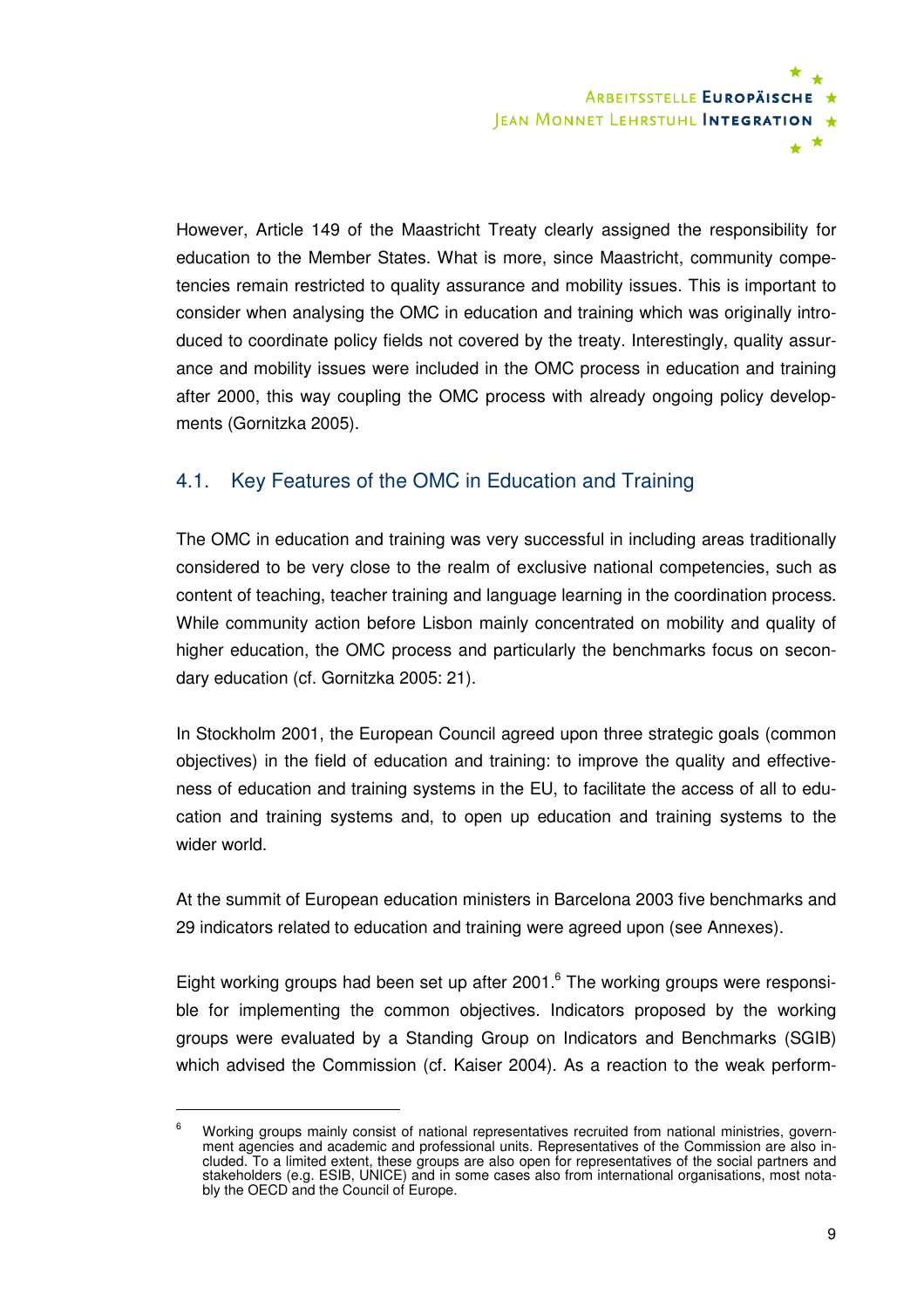

ance of Member States regarding the achievement of the objectives,<sup>7</sup> the Commission is currently reorganising part of the OMC structure in education and training. Firstly, an Education and Training Co-ordination Group (ETCG) has been created in December 2005 to oversee the 2010 work programme. Secondly, learning clusters will replace working groups in the future.<sup>8</sup>

As Table 1 illustrates, the OMC in education and training does not oblige Member States to produce national action programmes (NAPs), does not allow for peer reviews and does not "allow" the Commission or the Council to issue recommendations in fields other than covered by Articles 149 and 150 TEC.

| Education/Training                                               |  |
|------------------------------------------------------------------|--|
| 2000                                                             |  |
| Biannual (since 2004)                                            |  |
| European Commission DG EAC;<br>Ministers of Education (EYA)      |  |
| None                                                             |  |
| Lisbon Summit 2000                                               |  |
| Relative institutionalisation of coordination process<br>Strong* |  |
| 3 objectives, 5 benchmarks, 29 indicators                        |  |
| Yes*                                                             |  |
| No <sup>*</sup>                                                  |  |
| Yes*                                                             |  |
| Yes*                                                             |  |
| Yes, 2010 programme*                                             |  |
| $No*$                                                            |  |
| $No*$                                                            |  |
| No*                                                              |  |
| Yes*                                                             |  |
| No*                                                              |  |
| $No*$                                                            |  |
|                                                                  |  |

Table 1: Key features of the OMC in Education/Training

<sup>7</sup> Joint interim report on the achievement of the Lisbon goals (Council of the EU and Commission of the European Communities 2004).

<sup>8</sup> During 2005, four clusters were set up on individual policy themes. For 2006-2007, the Commission plans to continue three of the four clusters ("teachers and trainers", "ICT in education", and "making the best use of resources"), and intends to set up a number of new clusters.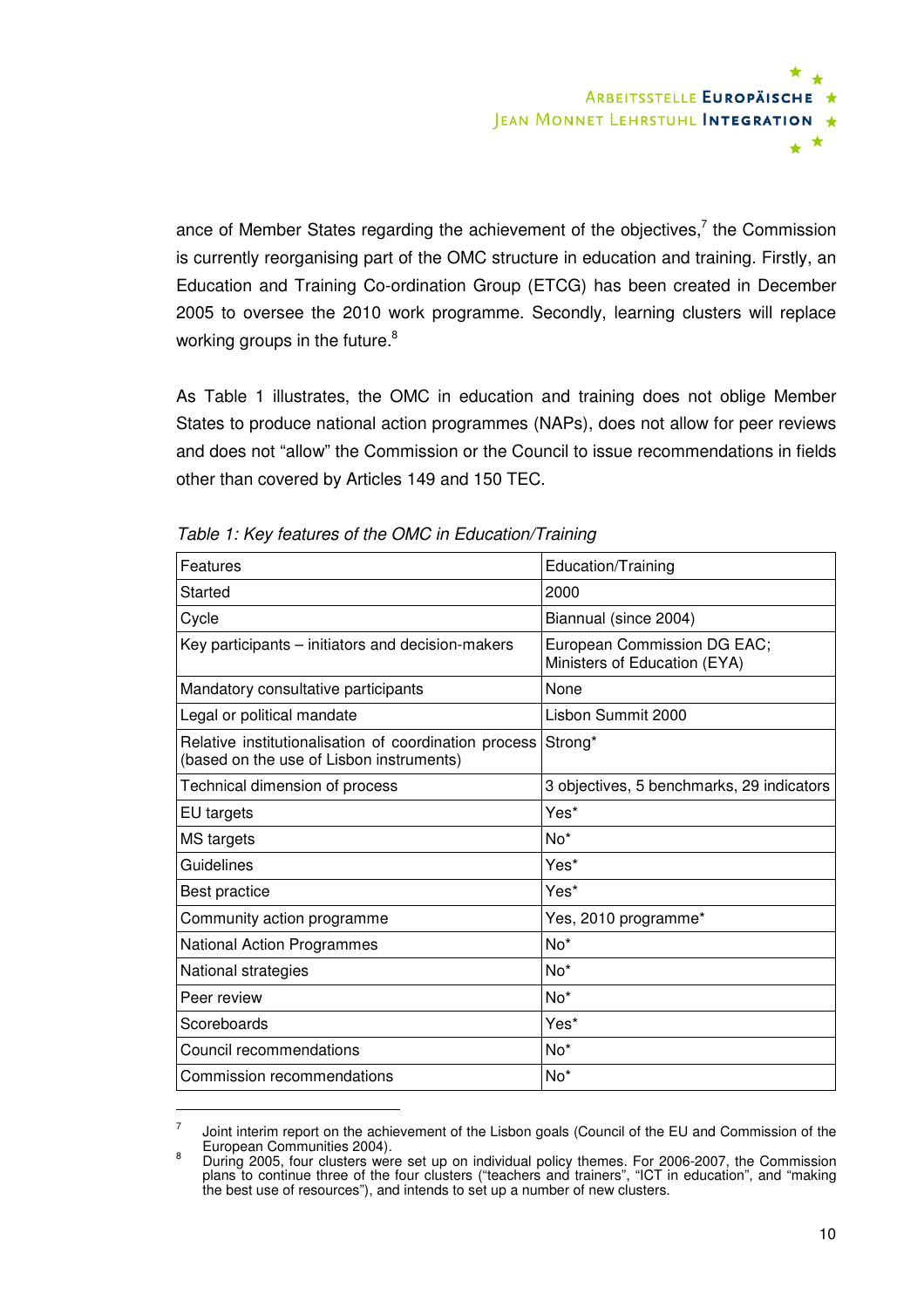

#### \*Laffan/Shaw (2005)

 $\overline{a}$ 

The European Court of Justice (ECJ) and the European Parliament (EP) are generally excluded from the OMC process in education and training. Consequently, the Commission and the Education Council are the main actors, with the exception of measures referred to in Articles 149 and 150 TEC. The European Council is taking the core decisions such as which benchmarks to include. It also has the last word regarding the inclusion of new indicators.

## 4.2. The Generation of Demand for Supranational Governance

Sandholtz and Stone Sweet (1998) state that the higher the level of transnational activity the greater the demand for supranational governance. This section will analyse if the OMC in education and training developed measures that have the potential to increase mobility in education.

Within the Lisbon strategy, mobility is assumed to indirectly contribute to the achievement of the objective to become the most competitive knowledge-based economy in the world by 2010.<sup>9</sup> Subsumed under the goal "openness to the world"<sup>10</sup>, two concrete objectives will guide actions of the Member States towards increasing transnational activity: (1) improving foreign language learning and (2) increasing mobility and exchanges.

Among the five benchmarks agreed upon in Barcelona, there are none that aimdirectly or indirectly at increasing transnational activity.

Of the 29 quantitative indicators that were developed in order to monitor Member States' progress towards the Lisbon objectives, six are concerned with foreign language learning and mobility:

<sup>9</sup> Transnational mobility in education encourages knowledge transfer and is therefore expected to play an important role in the modernisation of education and training systems. Mobility is also seen as enriching the learning experience and thereby raising the overall quality level of education in Europe. Positive effects from mobility are also expected on the labour market and for research capacity. For detailed information see Report from the Commission to the Council, the European Economic and Social Committee and the Committee of the Regions "Report on the follow-up to the Recommendation of the European Parliament and the Council of 10 July 2001 on mobility within the Community of stu-

dents, persons undergoing training, volunteers and teachers and trainers", COM(2004) 21 final.<br><sup>10</sup> "Openness to the world" is one of three strategic goals of the "work programme on the objectives of education and training systems in Europe" (Education and Training 2010).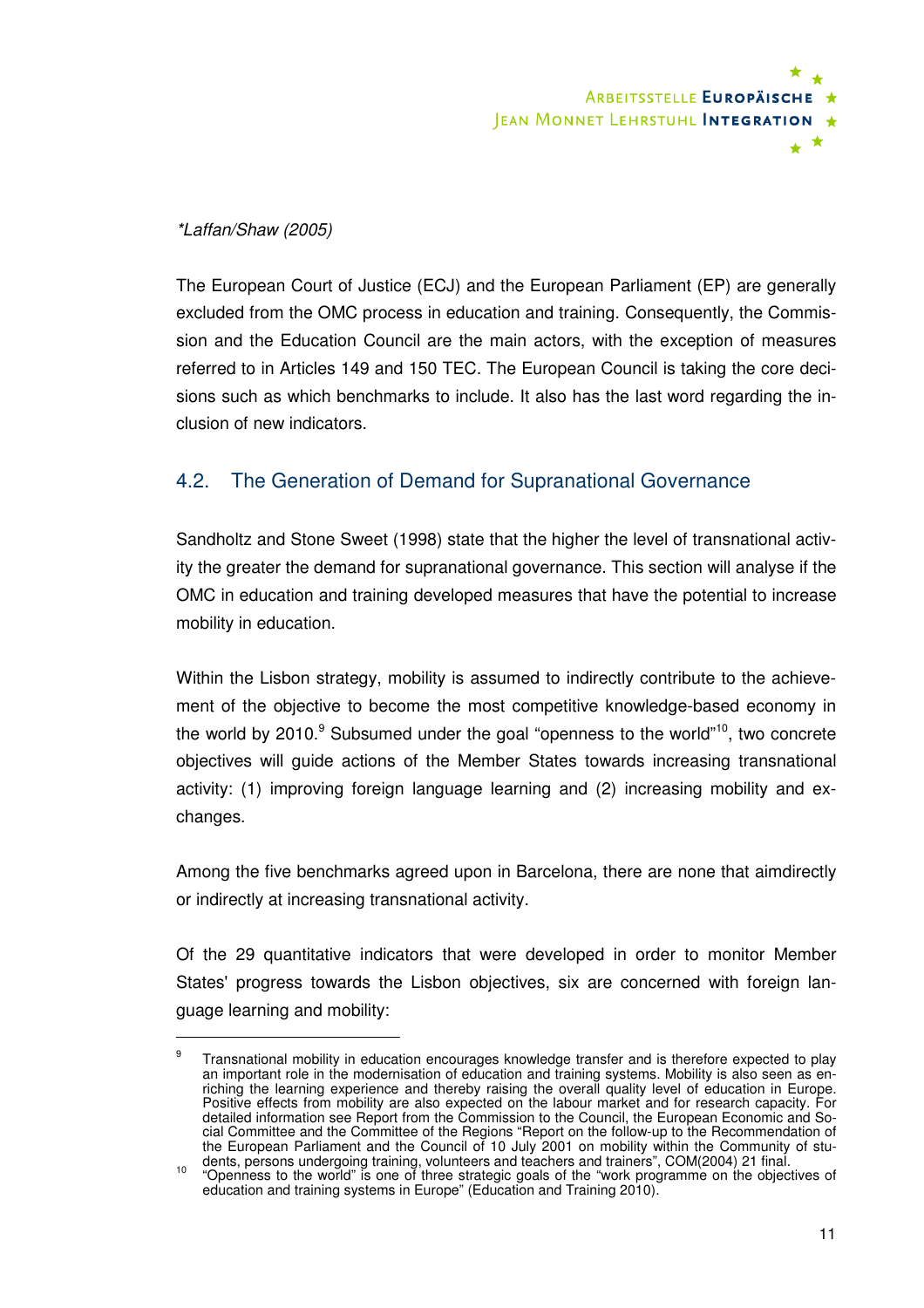

#### Foreign Language Learning

- Distribution of lower/ upper secondary pupils learning foreign languages.
- Average number of foreign languages learned per pupil in upper secondary education.

#### **Mobility**

- Inward and outward mobility of teachers and trainers within the Socrates (Erasmus, Comenius, Lingua and Grundtvig) and Leonardo da Vinci programmes
- Inward and outward mobility of Erasmus students and Leonardo da Vinci trainees
- Foreign students enrolled in tertiary education (ISCED<sup>11</sup> 5 and 6) as a percentage of all students enrolled in the country of destination, by nationality (European country or other countries)
- Percentage of students (ISCED 5-6) of the country of origin enrolled abroad (in a European country or other countries)

The Maastricht Treaty assigns the Commission a supporting role with regard to mobility issues. Several processes and lines of action in addition to the "pure" OMC process therefore exist in order to identify and implement measures aimed at increasing mobility in education and training. These processes and lines of action include the "Action Plan for Mobility", the "European Quality Charter for Mobility", the Commission's "Action Plan for Skills and Mobility", the "Copenhagen Process" which was decisive for the development of the "Europass" and the "European Qualification Framework" (EQF), and the "Action Plan for Language Learning and Linguistic Diversity". Although often started outside the OMC process, these measures have been integrated into the "Education and Training 2010" work programme.

As we can see, European-level measures aiming at increasing mobility are manifold and partly existed before 2000. The implementation of the "Education and Training 2010" work programme will promote mobility, although at this point in time it is impossible to deliver quantitative proof. An example of how guidelines developed on the European level are influencing vocational training at the national level is the new law con-

International Standard Classification of Education.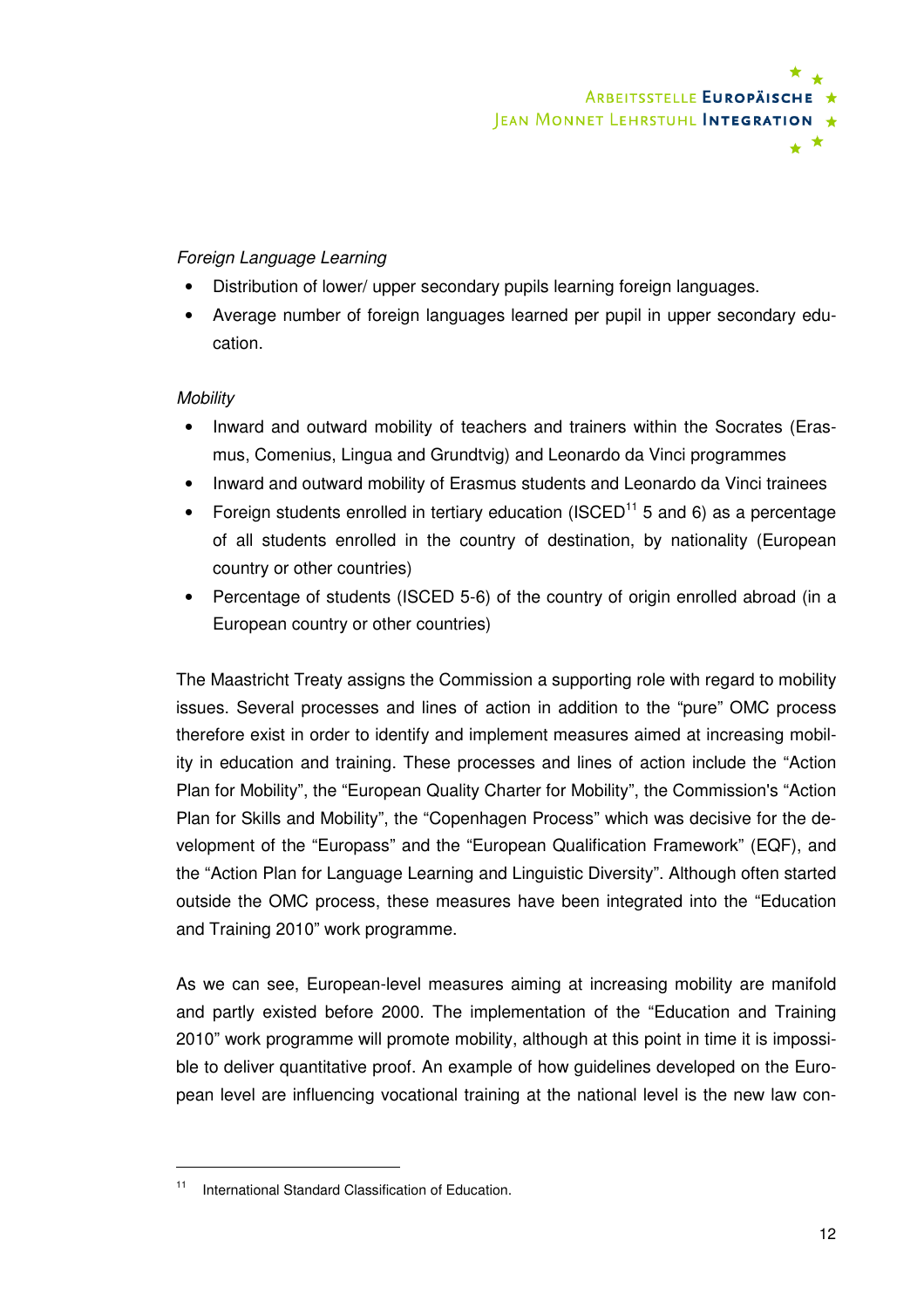

cerning vocational training in Germany. The "Berufsbildungsgesetz" was reformed in order to allow for the recognition of training periods in a foreign country.<sup>12</sup>

Community competence in the field of mobility and quality explains why, in contrast to the provisions of the OMC, the EP is often involved in policy-making and the Commission, together with the Council, is able to issue recommendations. When trying to isolate the influence of the OMC on mobility, this poses methodological problems as the following example shows:

The "European Quality Charter for Mobility" was directly drafted by working group F "Mobility and European Cooperation" of the "Education and Training 2010" work programme. Yet, the Charter is the result of a development that started outside the OMC process. The "Mobility Action Plan" endorsed by the 2000 Nice Council<sup>13</sup> and the recommendation of the European Parliament and the Council of 10 July 2000<sup>14</sup> gave the original impetus to this measure. Although the "Education and Training 2010" work programme, which today presents the framework for EU-level action on mobility, was only approved at the 2002 Barcelona European Council Summit, action before 2002 was possible because of the Commission's competencies in the field of quality education and mobility based on Articles 149 and 150 TEC.

The example of the production of the "European Quality Charter for Mobility" illustrates that the line between the OMC process and the use of traditional soft law (Commission and Council Recommendations) is blurred in the field of quality education and mobility since a legal basis for Community action exists in the EC-Treaty. Methodologically, this poses a problem when trying to find out to what extent the OMC process facilitated (or rather will facilitate when measures are implemented) the generation of transnational activity. Especially with regard to mobility enhancing measures we simply do not know which measures would not have been developed without the use of the OMC.

<sup>&</sup>lt;sup>12</sup> Germany 2006: National report on the implementation of the 'Education and Training 2010' work programme, http://europa.eu.int/comm/education/policies/2010/nationalreport\_en.html.

<sup>13</sup> Brahmle, http://caropa.ca.mi/comm/caacation/policies/2010/hational/cport\_ch.html.<br>Resolution of the Council and of the representatives of the governments of the Member States, meeting within the Council of 14 December 2000 concerning an action plan for mobility (2000/C 371/03),

OJ C 371 of 12.12.2000, p.4. <sup>14</sup> Recommendation of the European Parliament and the Council of 10 July 2001 on the mobility of students, persons undergoing training, volunteers and teachers and trainers, OJ L 215 of 9.8.2001, p.30.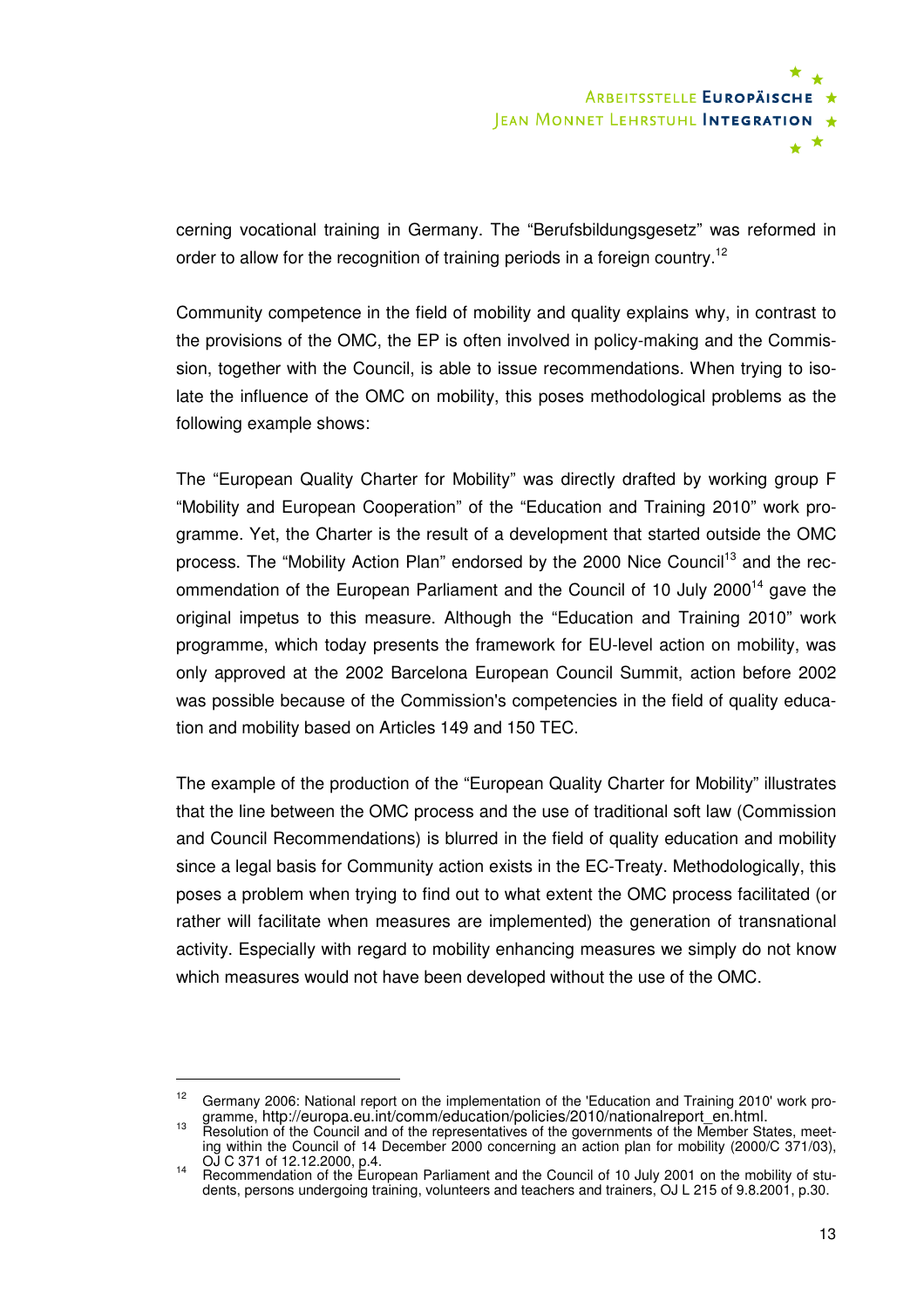

There is, however, reason to suggest that the OMC influences policy outcomes and enhances the development of mobility measures in education and training. Firstly, the OMC has increased the level of institutionalisation in education and training (Laffan/ Shaw 2005). The OMC is also structuring the process by establishing clear objectives and clear deadlines for the objectives to be achieved. Secondly, the development of indicators and new statistical data improves the quality of monitoring and comparison considerably. Thirdly, the OMC process should have effects on transnational activity by systematically mainstreaming knowledge diffusing and trust building mechanisms. Last but not least, the OMC process promotes the development of mobility-increasing measures by according mobility in education and training a clear role within the strategy to become one of the most dynamic and competitive economies in the world by 2010. The Lisbon strategy and the OMC process play a legitimising role with regard to mobility measures in education and training. There is no doubt that the Lisbon strategy and the OMC process have this way facilitated EU-level action in the field of education during the last eight years.

It can therefore be assumed that the Lisbon strategy and the OMC – supplemented by action under Articles 149 and 150 EC-Treaty – gave important stimulus to the development of measures which, if implemented effectively, will generate transnational activity in the field of education and training.

## 4.3. The Transmission of Demand for Supranational Governance

The generation of transnational activity alone is not sufficient for the creation of supranational governance. There have to be strong enough interest groups which express their demand for supranational governance. What is more, this demand has to be transmitted to relevant supranational organisations. Besides identifying the most important interest groups in education, this section will therefore also look at the channels the OMC creates for social partners<sup>15</sup> and stakeholders at the European level.<sup>16</sup> In su-

 $\ddot{\phantom{a}}$ 

<sup>&</sup>lt;sup>15</sup> The notion "social partners" refers to registered European social-partner organisations consulted under Article 138 of the EC Treaty. CEEP, ETUCE, UEAPME and UNICE are social partners. ESIB and

EUA are not and therefore are considered relevant stakeholders. <sup>16</sup> Empirical research suggests that the OMC is more a top-down standard-setting through specialised committees rather than a bottom-up deliberative setting encouraging public scrutiny and local participation (Kaiser/Prange 2002; Barbier et al. 2002; Sismann 2004). Public debate with regard to the OMC process does basically not exist (de la Porte/Nanz 2004). The decision to concentrate on direct participation and on the European level seems therefore adequate. This proceeding is also in line with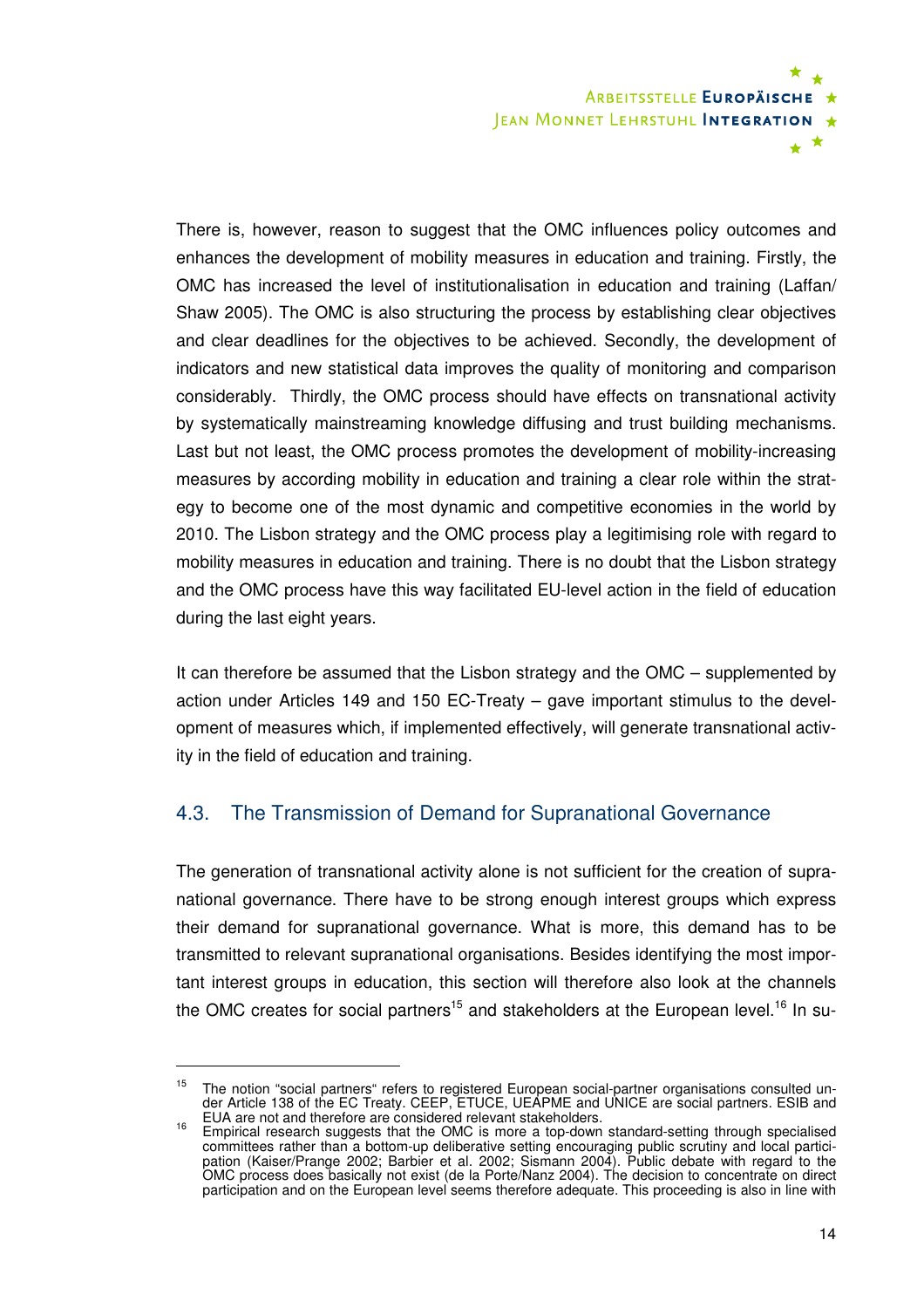

pranationalism, an important channel to transmit private actor's demand for supranational governance to supranational organisations is their right to present complaints before the ECJ. As the ECJ is excluded, this channel does not exist within OMC process. I will therefore concentrate on possibilities for direct participation of private actors. The inclusion or better consultation of the social partners and relevant stakeholders in the policy-making process at EU-level is not new. It will therefore be important to look at what the OMC does better than traditional methods in involving these social partners and stakeholders.

With growing policy-making in education at the European level new interest groups have been established (e.g. EUA in 2001, ESIB in 1986)<sup>17</sup> and existing interest groups created new departments or committees (e.g. the UNICE education committee within the social affairs working group and  $CEEP's<sup>18</sup>$  social affairs committee working group on employment & training). Organised transnational society in education at EU-level consists *inter alia* of students (e.g. ESIB, OBESSU<sup>19</sup>), teachers (e.g. ETUCE)<sup>20</sup>, universities and university staff (e.g. EUA), enterprises with public participation and of enterprises of general economic interest (CEEP) and representatives of the industry (e.g. UNICE, EUROCHAMBRES $^{21}$  and UEAPME22).<sup>23</sup>

As Table 2 illustrates, EU-level social partners and stakeholders in education have a strong interest in increasing mobility in and quality of education and training. They are particularly concerned with issues of recognition of qualifications across national borders and comparability of degrees<sup>24</sup> and therefore welcome measures such as the EQF

 $\ddot{\phantom{a}}$ 

Sandholtz' and Stone Sweet's (1998) argument that transnational society prefers lobbying for supranational rules in Brussels to lobbying at the domestic level.

<sup>&</sup>lt;sup>17</sup> The European University Association (EUA) was established in 2001 as a merger of the Association of European Universities (CRE) and the Confederation of European Union Rector's Conferences. The European Student Information Bureau's (ESIB) history goes as far back as 1982 but has become in-

creasingly active since the Bologna Declaration of 1999. <sup>18</sup> CEEP is the European Centre of Enterprises with Public Participation and of Enterprises of General Economic Interest.

<sup>&</sup>lt;sup>19</sup> OBESSU is the Organising Bureau of European School Student Unions.

<sup>&</sup>lt;sup>20</sup> European Trade Union Committee for Education (ETUCE) was established in 1975.

<sup>21</sup> EUROCHAMBRES is the Association of European Chambers of Commerce and Industry.

 $22$  Union Européenne de l'Artisanat et des Petites et Moyennes Entreprises – European Association of

<sup>23</sup> Craft and Small and Medium-Sized Enterprises (UEAPME).<br>23 There are many other interest groups that do not fit into these categories as the list of social partners and stakeholders that participated in the OMC working groups shows. Among these interest groups are the Confederation of European Scouts (CES), the European Association for the Education of Adults (EAEA), the European Parents' Association (EPA), the European Vocational Training Associa-

<sup>&</sup>lt;sup>24</sup> See for instance the ESIB Statement on the Lisbon Objectives of the European Union, the EurActiv<br><sup>24</sup> See for instance the ESIB Statement on the Lisbon Objectives of the European Union, the EurActiv interview with Philippe de Buck, the head of the European employers' federation, and the ETUCE Ex-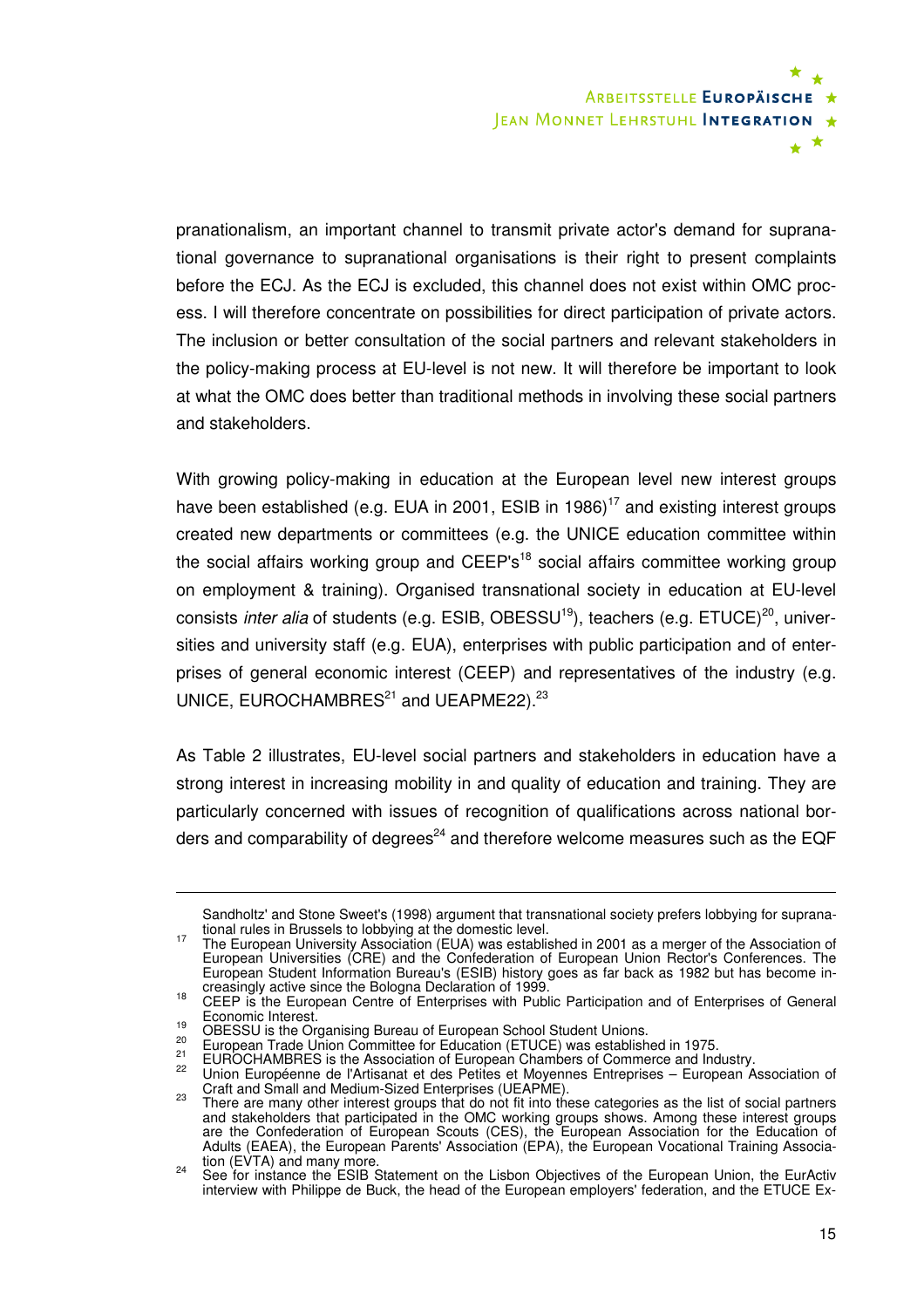

and the Europass. To a lesser extent issues beyond mobility and quality are addressed.<sup>25</sup>

Table 2: Examples of transnational actors and their interest in education and training with regard to mobility

| <b>Organisations</b> | Main interest in education and training                                                                      | <b>Issues adressed</b>                                                                                                                                                                                                 |
|----------------------|--------------------------------------------------------------------------------------------------------------|------------------------------------------------------------------------------------------------------------------------------------------------------------------------------------------------------------------------|
|                      | with regard to mobility                                                                                      |                                                                                                                                                                                                                        |
| <b>ESIB</b>          | to facilitate mobility of students in order to<br>ensure equal access to quality learning op-<br>portunities | visa regulations, portability of<br>grants, internship regulations,<br>recognition of qualifications and<br>competencies, comparability of<br>degrees                                                                  |
| <b>ETUCE</b>         | to facilitate mobility of teachers with regard<br>to undertaking courses of study and obtain-<br>ing jobs    | portability of pension rights,<br>social security, recognition of<br>qualifications and competen-<br>cies, comparability of degrees                                                                                    |
| <b>EUA</b>           | to facilitate student and staff exchange in<br>order to increase the quality of education                    | portability of pension rights,<br>social security, synchronisation<br>of academic calendars, intro-<br>duction of language policies,<br>recognition of qualifications and<br>competencies, comparability of<br>degrees |
| EURO-<br>CHAMBRES    | to facilitate mobility of employees in order<br>to raise the quality of the workforce                        | recognition of qualifications and<br>competencies, comparability of<br>degrees                                                                                                                                         |
| OBESSU               | to facilitate school student mobility in order<br>to promote cultural experiences                            | obstacles to mobility in general,<br>foreign language learning, new<br>European incentive pro-<br>grammes such as "Junior<br>Erasmus"                                                                                  |
| <b>UEAPME</b>        | to facilitate mobility of employees and ap-<br>prentices of small and medium-sized enter-<br>prises (SME)    | special mobility programmes<br>for SMEs, recognition of qualifi-<br>cations and competencies,<br>comparability of degrees                                                                                              |
| <b>UNICE</b>         | to facilitate mobility of employees in order<br>to raise the quality of the workforce                        | recognition of qualifications and<br>competencies, comparability of<br>degrees                                                                                                                                         |

ecutive Board Position on the European Commission Staff Working Document: Towards a European

 $\ddot{\phantom{a}}$ 

<sup>25</sup> Qualifications Framework for Lifelong Learning, adopted in their meeting on 6-7 December 2005.<br><sup>25</sup> Of the organisations regarded, only the EUA explicitly urges governments to synchronise academic calendars and to introduce appropriate language policies, starting at school level, in order to increase transnational mobility. These issues concern the content of teaching and the organisation of education systems and are therefore part of the exclusive competencies of the Member States. Yet, it can be assumed that with growing cross-border mobility in education, the content of teaching and the organisation of education systems will become more and more the subject of debate at the European level.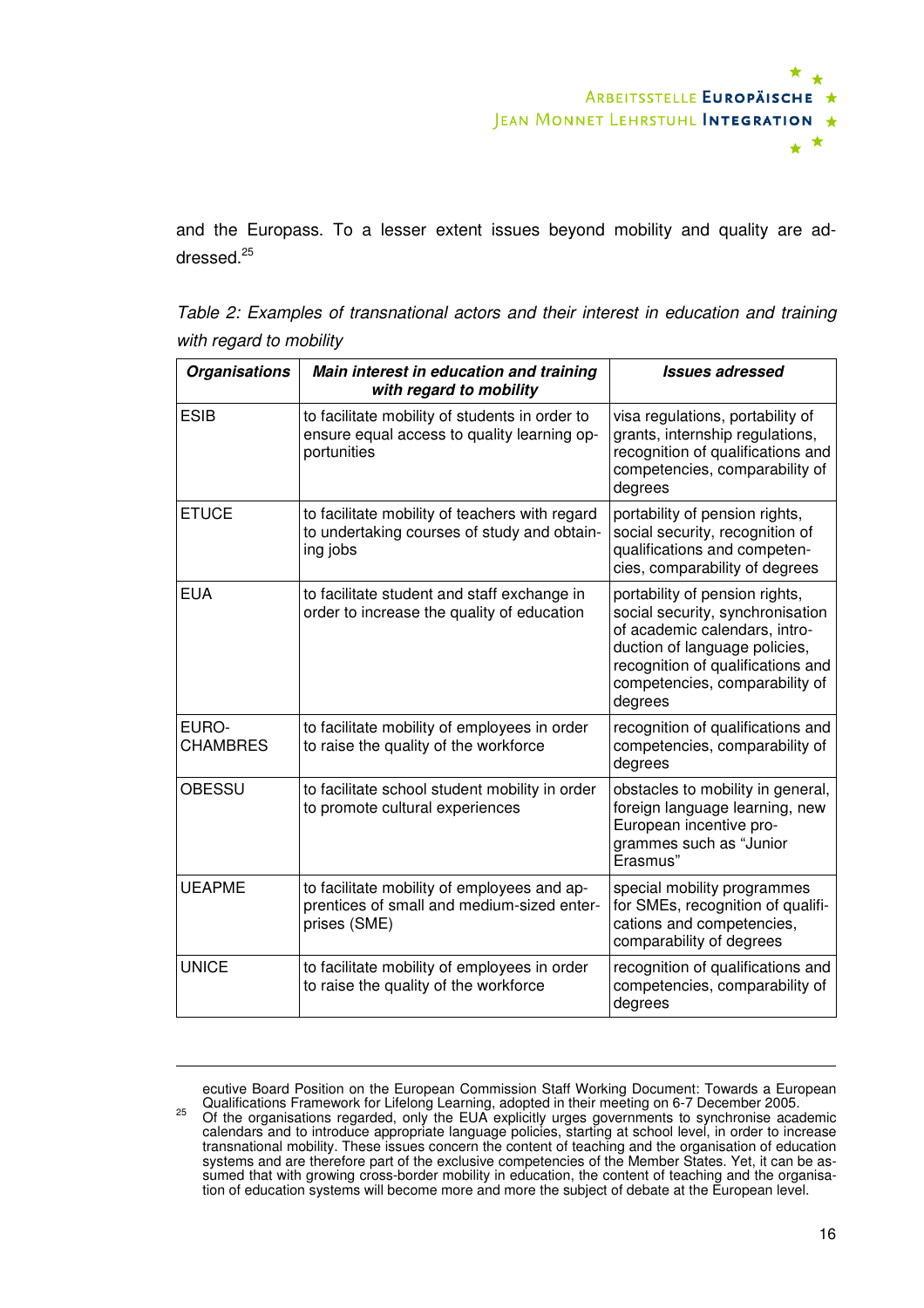

Source: http://www.esib.org, http://www.etuce.homestead.com/CSEE\_fr.html, http://www.eua.be, http://www.eurochambres.eu, http://www.obessu.org, http://www.ueapme.com, http://www.unice.org; consulted on 4 June 2006.

We can see that interest groups in education at the European level are diverse and are well organised. These interest groups support efforts to increase transnational activity in education and seek for supranational regulations since they have an interest in legal certainty for the group of actors they represent. Transnational society in education is mainly concerned about issues where the Commission already has some competencies – namely mobility and quality. Issues concerning the content of teaching and the organisation of education systems are rarely addressed. This, however, could change if mobility in education increased. The more so as the content of teaching is directly linked to the recognition of qualifications and the comparability of degrees.

Recognising that there is a high demand for supranational governance, the potential of the OMC to promote institutional-spillover considerably depends on the extent to which the OMC creates channels for the transmission of this demand to pro-integrative supranational organisations.

Ideal-typically, participation should be possible in the OMC at all stages of the process, from agenda setting to implementation and monitoring (de la Porte/Nanz 2004). In practice, the OMC has delivered little on its promises (Radaelli 2003: 39). As opposed to the European Employment Strategy, consultation of the social partners<sup>26</sup> and the relevant stakeholders is not mandatory in the field of education and training. Nevertheless, an effort has been made to include the social partners and relevant stakeholders in the "Education and Training 2010" working groups, though not in all of them and without a clear procedure regarding the choice of social partners and stakeholders invited to join the working groups. Most importantly, social partners and stakeholder representatives are not present in one of the main OMC bodies in education and training, the Standing Group on Indicators and Benchmarks (SGIB). The SGIB is particularly important since it advises the Commission with regard to the choice of indicators and benchmarks which are the most important instruments of the OMC.

<sup>&</sup>lt;sup>26</sup> The social partners are a defined group of non-governmental organisations which enjoy consultation privileges laid down in Article 138 and 139 of the Treaty. As opposed to UNICE and ETUCE, ESIB and EUA are no social partners.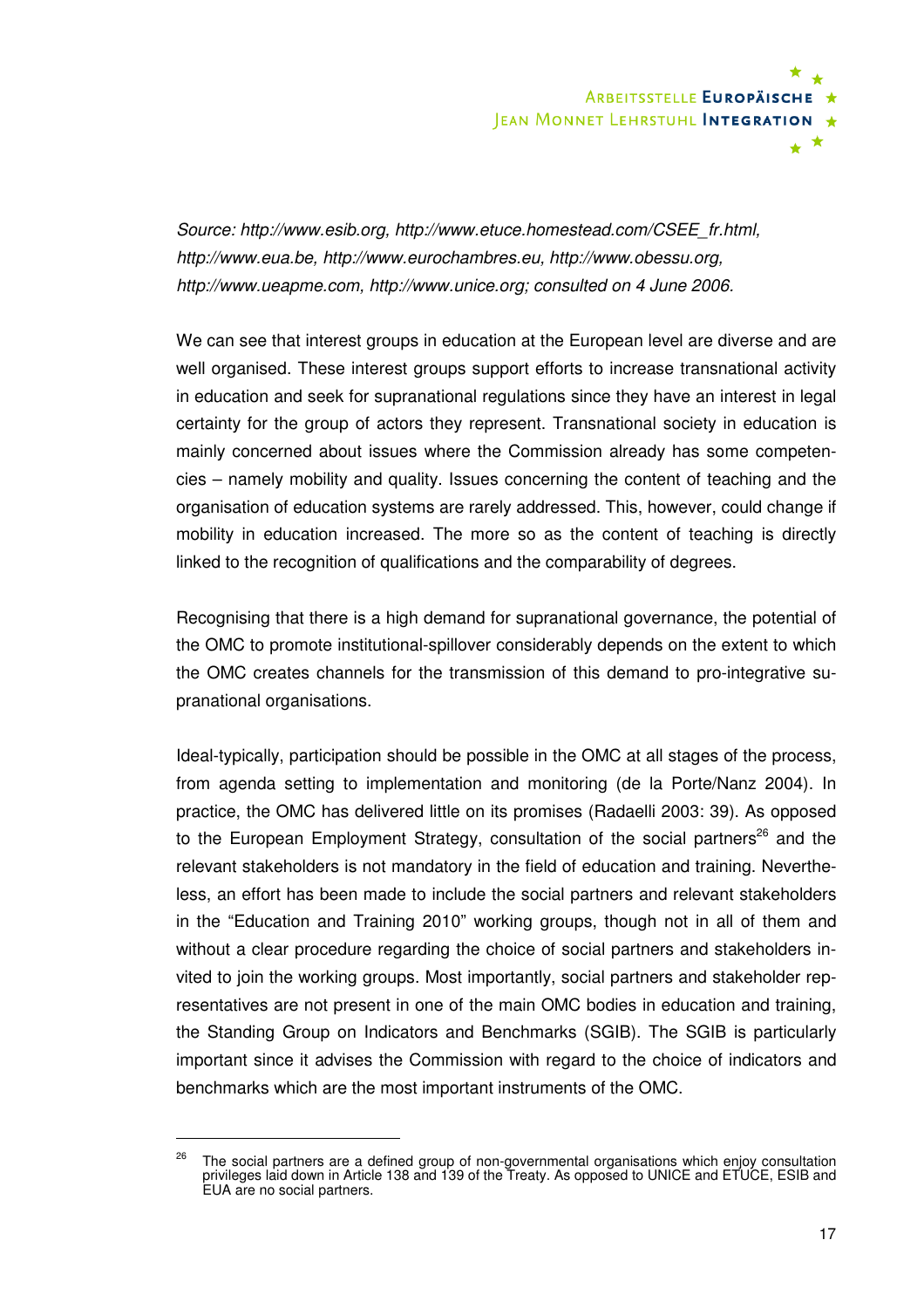

Although this situation might improve with the recent creation of learning clusters and the Education and Training Co-ordination Group (ECTG), there are at the moment no indications that the OMC process in education and training created new channels for the transmission of demand for supranational governance: ECJ scrutiny is disabled and participation of social partners and stakeholders in the policy-making process has not been widened compared to traditional methods (Gornitzka 2005: 29). $27$ 

## 4.4. The Satisfaction of Demand for Supranational Governance

Sandholtz and Stone Sweet (1998) argue that supranational governance emerges if supranational organisations exist, namely the Commission and the  $ECJ^{28}$ , which "responding to the demands made by those who are advantaged by EC rules and EC governance and disadvantaged by national rules and governance will evolve its own distinctive rules and procedures" (Caporaso/Stone Sweet 1998: 96).<sup>29</sup>

Caporaso and Stone Sweet (1998), Sandholtz (1998) as well as O'Reilly and Stone Sweet (1998) underline the importance of the ECJ with regard to the emergence of supranational governance. Judicial decision-making, so their argument, is a powerful form of governance since it not only settles the dispute between two parties but does also establish precedents for future judgments. To put it differently, by justifying the decision made in a dispute at hand, the ECJ is giving a precise idea of how it will treat similar cases in the future. According to the advocates of supranationalism, in the past, the ECJ constructed integration through this twofold impact of lawmaking: ECJ case law transformed the legal basis of the Community by fundamentally increasing the capacity of the legal system to respond to the demands of private actors (Caporaso/ Stone Sweet 1998: 102). All the more it is decisive for the potential of the OMC to promote institutional-spillover that the ECJ is not included in OMC. The ECJ was deliberately

 $27$  Article 138 TEC already contains a legal basis for the consultation of the social partners with regard to Community actions initiated through the CCM. According to Article 138(1), the Commission has the task of promoting the consultation of management and labour and must take any relevant measure to

facilitate their dialogue by ensuring balanced support for the parties. <sup>28</sup> According to the supranational approach, the EP's role in the integration process is negligible. The EP

<sup>&</sup>lt;sup>29</sup> will therefore be excluded from my analysis.<br><sup>29</sup> Sandholtz (1998) and O'Reilly and Stone Sweet (1998) analyse the telecommunication as well as the air transport sector and find that society groups working in alliance with supranational organisations defined the nature and the scope of EC governance in these sectors. The pattern in these two sectors was the same: the Commission took the initiative together with private actors and the ECJ supplied the legal precedents which finally allowed the EU to enter into domains where EU competence was originally not explicitly mentioned in the treaty.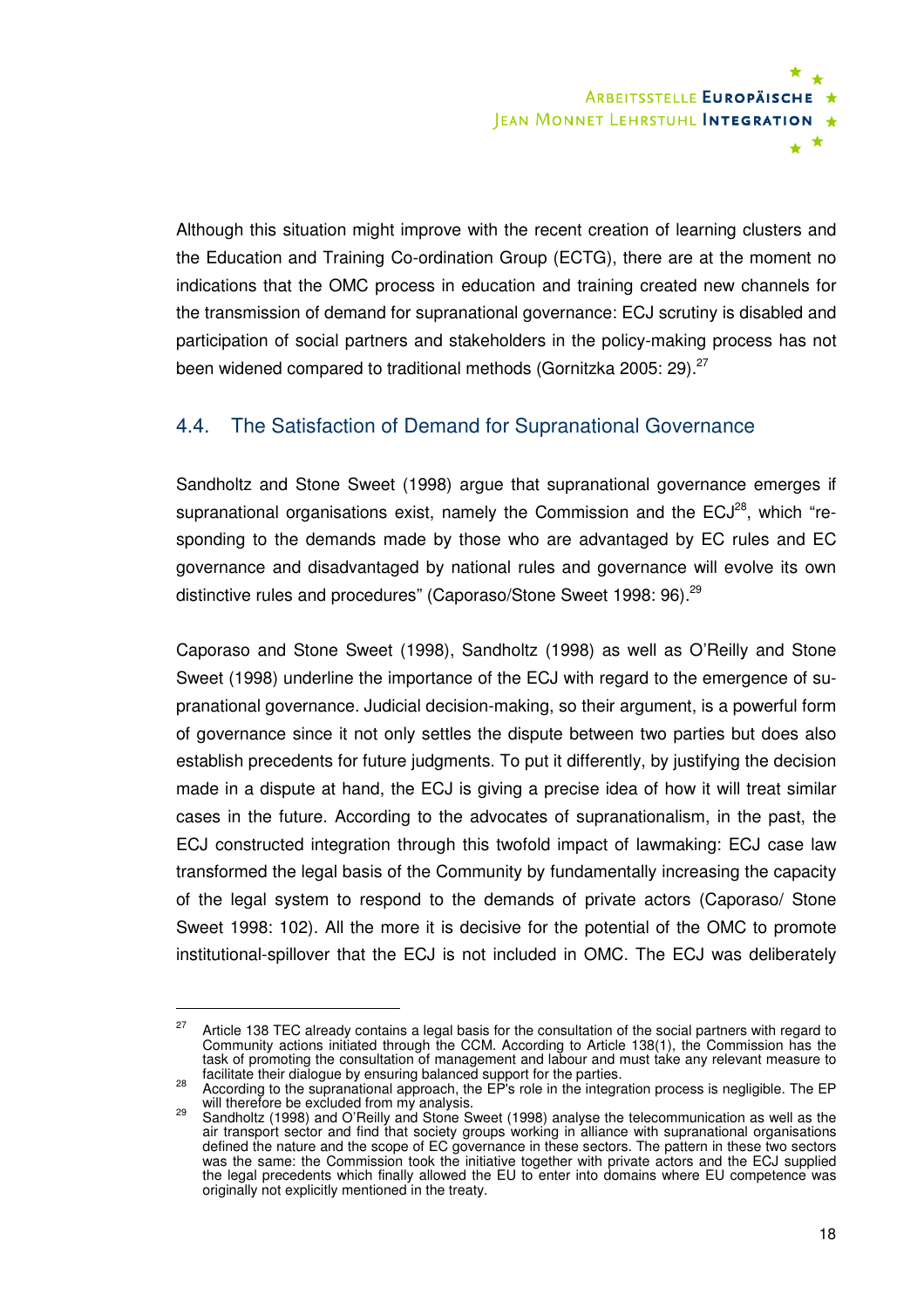

excluded from the OMC process to ensure its voluntary nature.<sup>30</sup> As the ECJ takes an important, if not the most important role in the supranational approach presented above, it is questionable if transnational society's demand for supranational governance can be satisfied without its integration-constructing rulings.

Before jumping to conclusions, however, I will regard the role of the Commission in the OMC process in education and training to see if it can compensate for the exclusion of the ECJ. I will do so by using the principle agent framework presented by Pollack (1999). Pollack notes that the autonomy of an agent depends on its agenda setting power. He distinguishes two types of agenda setting power: formal and informal agenda setting power.

According to Pollack (1999: 4) formal agenda setting power is "the ability of an actor to set the procedural agenda of a legislature by placing before it legislative proposals that can be adopted more easily than they can be amended, thus structuring and limiting the choices faced by a group of legislators." With regard to the Commission, agenda setting power is highest where it has the monopoly for initiatives and where decisionmaking is based on Qualified Majority Voting (QMV). With QMV, the Commission can choose its most convenient preference among all preferences that would attain a majority. Formal agenda setting power is close to zero where the unanimous consent of the Council is needed, for then the Commission cannot take advantage of diverging preferences of Member States. This is the case in the OMC process as one of its basic principles is its voluntary nature. The OMC does not foresee the production of binding rules and does not force Member States to implement any measures. Formally, in the OMC process the Commission only has a coordinating role. The formal agenda setting power of the Commission in the Lisbon process should therefore be close to zero.

But, depending on the sector, the OMC process has been coupled to already ongoing policy-making processes. In education and training, Article 149 TEC (education) and Article 150 TEC (training) enables the Commission to propose recommendations and incentive measures which can be adopted by the Council according the procedure referred to in Article 251 requiring a qualified majority. Yet, the Commission's theoretical agenda setting power is restricted as Community action is clearly limited to mobility and quality assurance in the treaty. What is more, Articles 149 and 150 TEC explicitly ex-

 $30$  The EP is also excluded from the OMC process.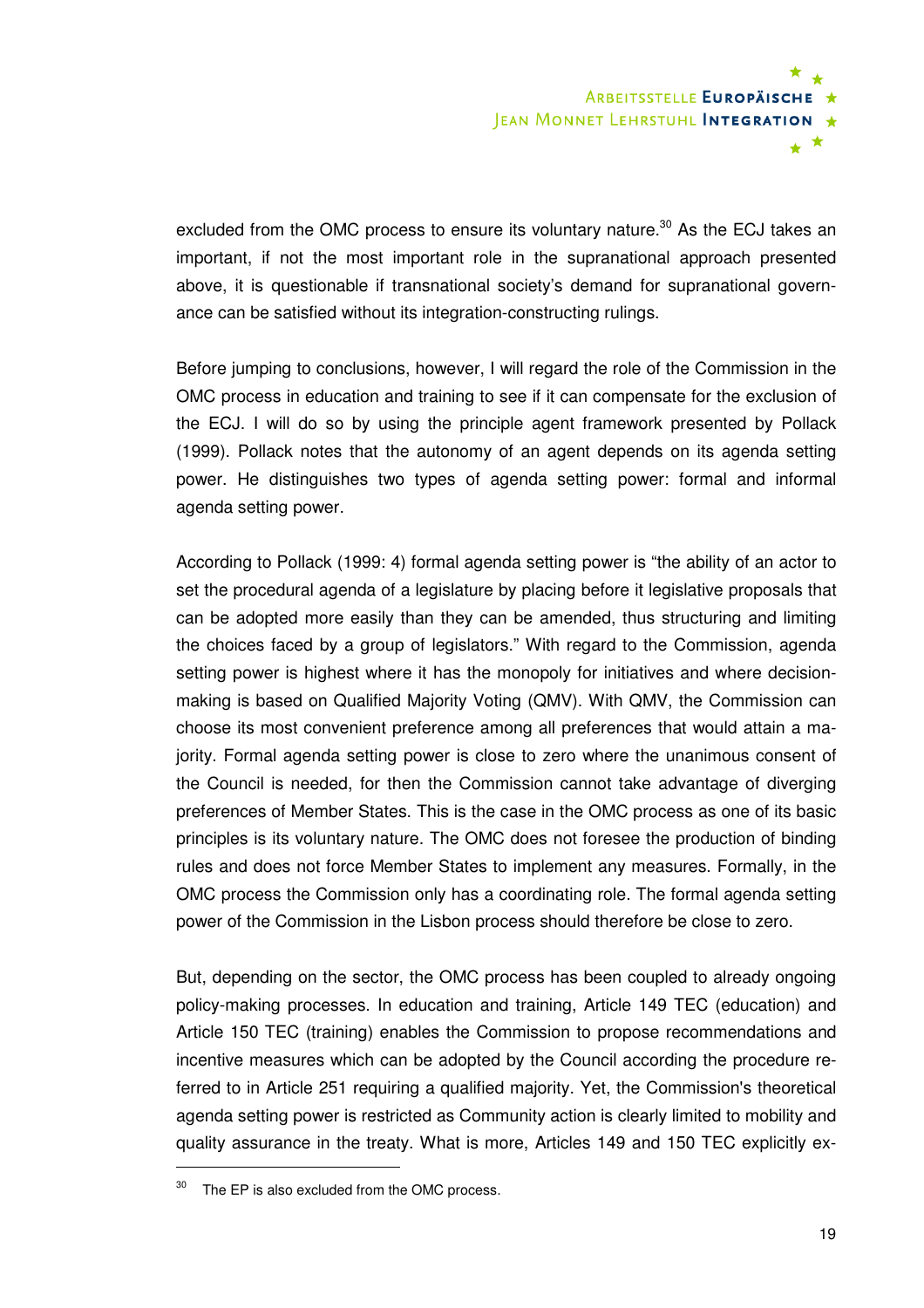

clude any measures that aim at a "harmonisation of the laws and regulations of the Member States<sup>31</sup> and accord the Commission only a supporting and supplementing role. Moreover, the notion "incentive measures" excludes any binding measures referred to in Article 249 TEC (Fischer 2003). This means that incentive measures referred to in Article 149 (4) TEC have the same effect as recommendations based on Article 149 (4) TEC not allowing the Commission to enforce any measures against the will of Member States that voted against the measure in the Council. Although this interpretation of incentive measures is sometimes contested (Krebber 2002), in practice the discussion whether binding measures are allowed under Article 149 is not essential since the spectrum of binding measures not having any harmonising effect is rather limited. In the end, the soft nature of Article 149 TEC means that the Commission's formal agenda setting power in education is firstly limited to quality and mobility and secondly very weak in areas of political controversy.

In contrast to the very weak formal agenda setting power, the Commission possesses a fairly high degree of informal agenda setting power with regard to shaping the instruments of the OMC, namely common objectives, guidelines and benchmarks.

Informal agenda setting power is defined as "the ability of a policy entrepreneur to set the substantive agenda of an organization, not through its formal power but through its ability to define issues and present proposals which can rally consensus among the final decision-makers." (Pollack 1999: 4).

The three common Lisbon objectives<sup>32</sup> in education and training agreed upon in Stockholm 2001 by the European Council are the foundation for any action in the OMC process in education and training. The Commission had an influential role in defining these objectives as it distilled the information supplied by the Member States and then drafted a first outline of possible general objectives of education systems<sup>33</sup>. Later, the Commission also gave important impetus to the report that was transmitted to the

<sup>&</sup>lt;sup>31</sup> Article 149 (4) TEC: In order to contribute to the achievement of the objectives referred to in this Article, the Council acting in accordance with the procedure referred to in Article 251, after consulting the Economic and Social Committee and the Committee of the Regions, shall adopt incentive measures,

excluding any harmonisation of the laws and regulations of the Member States.<br><sup>32</sup> The three common Lisbon objectives are: 'to improve the quality and effectiveness of education and training systems in the EU, to facilitate the access of all to education and training systems and, to

open up education and training systems to the wider world.<br><sup>33</sup> Report from the Commission on the concrete future objectives of Education systems, COM (2001) 59 final.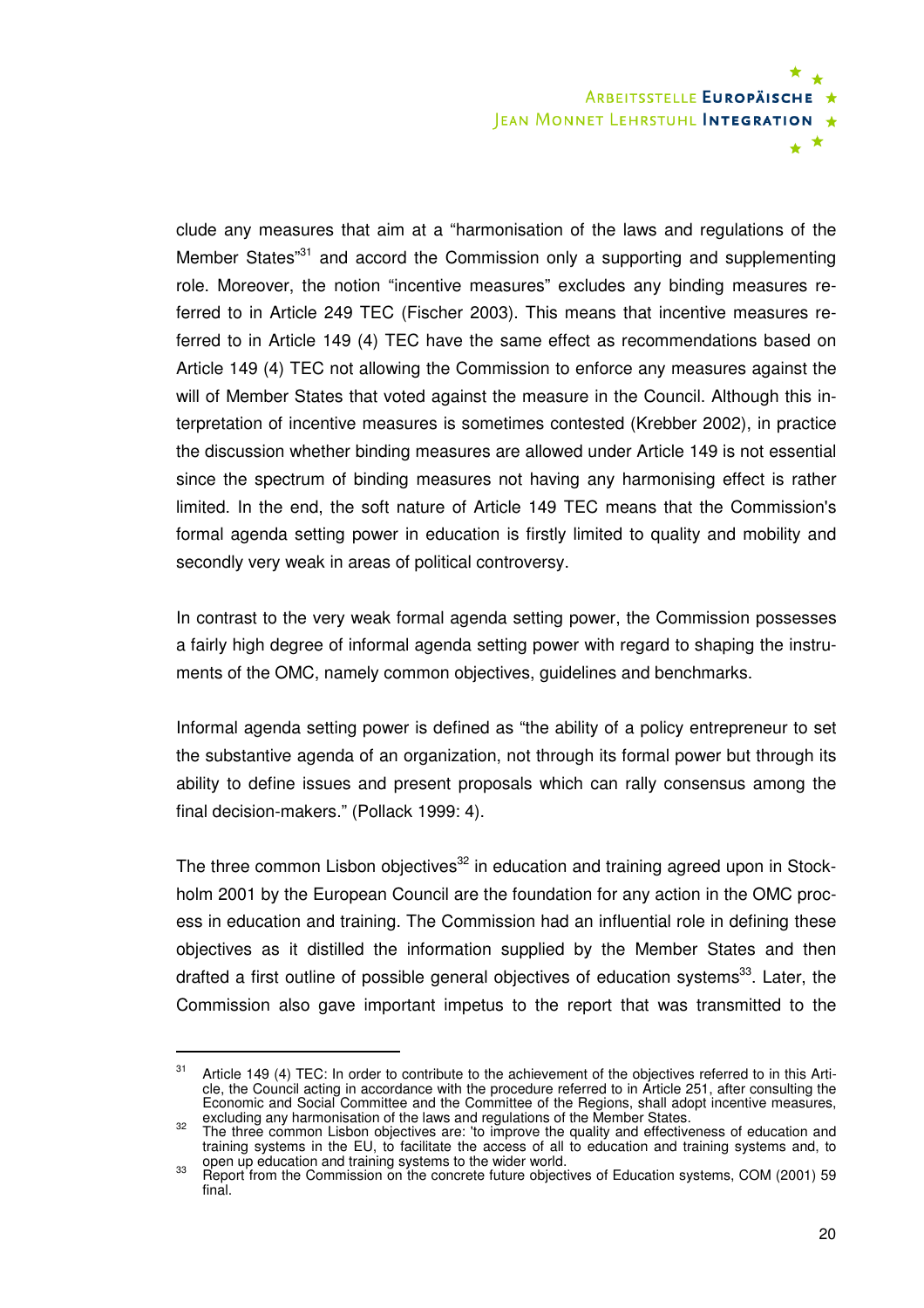

European Council in Stockholm in 2001. $34$  In its first outline the Commission proposed six common objectives. Although not all of these six objectives were confirmed by the Education Council, one can easily see that this outline already contains the three common objectives agreed upon later with slightly different names.<sup>35</sup>

By giving an important impetus to the definition of the common objectives which guide the 2010 work programme, the Commission essentially shaped the framework for actions in education and training for this decade.

The Commission also possesses informal agenda setting power with regard to indicators and benchmarks since it has been central in managing their development (Gornitzka 2005: 20). $36$  This is particularly important as indicators and benchmarks are the main instrument of the OMC process for monitoring progress of the Member States.

As shown above, the Commission is a powerful agent due to its right to take initiatives, to make proposals with regard to organisational issues (e.g. learning clusters) and monitoring instruments, as well as due to its right to comment on national progress.

Yet, the Commissions agenda setting power is not unlimited. While the Commission is pushing for more precise indicators which would make monitoring more effective, the Member States are reluctant with regard to amending the list of indicators. In 2002, for example, the Commission proposed 15 quality indicators of lifelong learning.<sup>37</sup> From these 15 indicators comprising areas such as skills, resources and system development – obviously areas where national competencies are very strong – only one indicator on participation in lifelong learning was approved by the Council. Other indicators, such as "strategies for lifelong learning" that directly concern the organisation of educa-

 $34$  Report from the Education Council to the European Council "The concrete future objectives of educa-

tion and training systems". 5980/01 EDUC 23. <sup>35</sup> "Rraising the standard of learning in Europe" became "improving the quality and effectiveness of education and training systems in the EU", "making access to learning easier and more widespread at all times of life" became "facilitate the access of all to education and training systems" and "opening education and training to the local environment, to Europe and the world" was slightly altered to "opening education and training systems to the wider world". In addition, "making the best use of resources" and "updating the definition of basic skills for the knowledge society" later became sub-objectives in the "Education and Training 2010" work programme.

 $36$  In 2002, the Commission proposed five benchmarks which were adopted, only slightly altered, by the Council in 2003. The same was true for the first set of indicators adopted together with the benchmarks in Barcelona. See also: Communication from the Commission. European benchmarks in education and training: follow-up to the Lisbon European Council. COM(2002) 629 final. Council Conclusions on reference levels of European average performance in education

and training (benchmarks). 8981/03 EDUC 83.<br><sup>37</sup> European report on quality indicators of lifelong learning. Fifteen quality indicators, June 2002.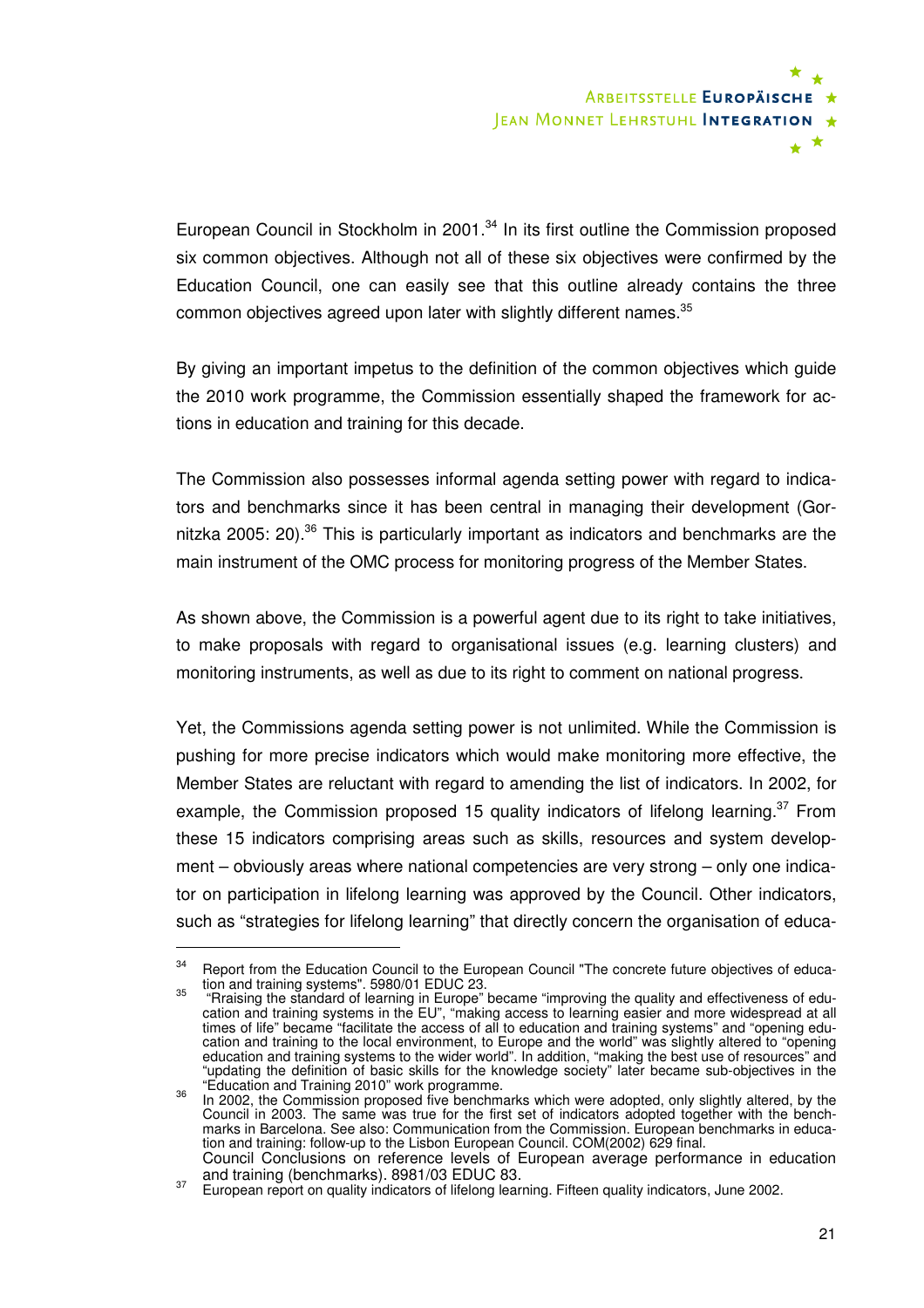

tion systems were not approved. The Commission repeatedly underlined the importance of the development of quality indicators for lifelong learning in its interim report 2004. Thereupon the Council invited the Commission to present detailed proposals for the development of new indicators, yet it slowed down this process by defining the development of new indicators as a long-term project, at times lasting five to ten years. $38$ What is more, in its conclusions the Council stresses that:

"The development of new indicators shall fully respect the responsibility of Member States for the organisation of their education systems and should not impose undue administrative of financial burdens on the organisation and institutions concerned, nor inevitably lead to an increased number of indicators used to monitor progress" (Council Conclusions of 24 May 2005 on new indicators in education and training, paragraph 14).

This paragraph 14 manifestly confirms the impression received above that the Commission's informal agenda setting power is clearly limited in areas of high political salience and areas Member States consider within the realm of their exclusive responsibility.

The inclusion of social partners in national implementation mechanisms is another example of an unsuccessful attempt by the Commission to set the agenda. The Commission was pushing for the inclusion of social partners in national mechanisms coordinating the implementation of the "Education and Training 2010" work programme. In its draft for the 2006 joint interim report the Commission proposed to set in place such structures by 2008. The report adopted by the Council contains a general reference to the setting in place of coordination structures but does not mention any clear date.

The Commission's attempts to introduce new indicators for lifelong learning and to introduce clear deadlines for the introduction of national decision-making structures that include stakeholders illustrate that Member States are not willing to let the Commission enter into areas they consider being a part of the realm of national competencies. The fact that the Council repeatedly affirmed the responsibility of Member States for the organisation of their education systems shows that Member States will use the strong position of the European Council and the Council in the OMC to block any attempt to

<sup>&</sup>lt;sup>38</sup> Council Conclusions of 24 May 2005 on new indicators in education and training. (2005/C141/04).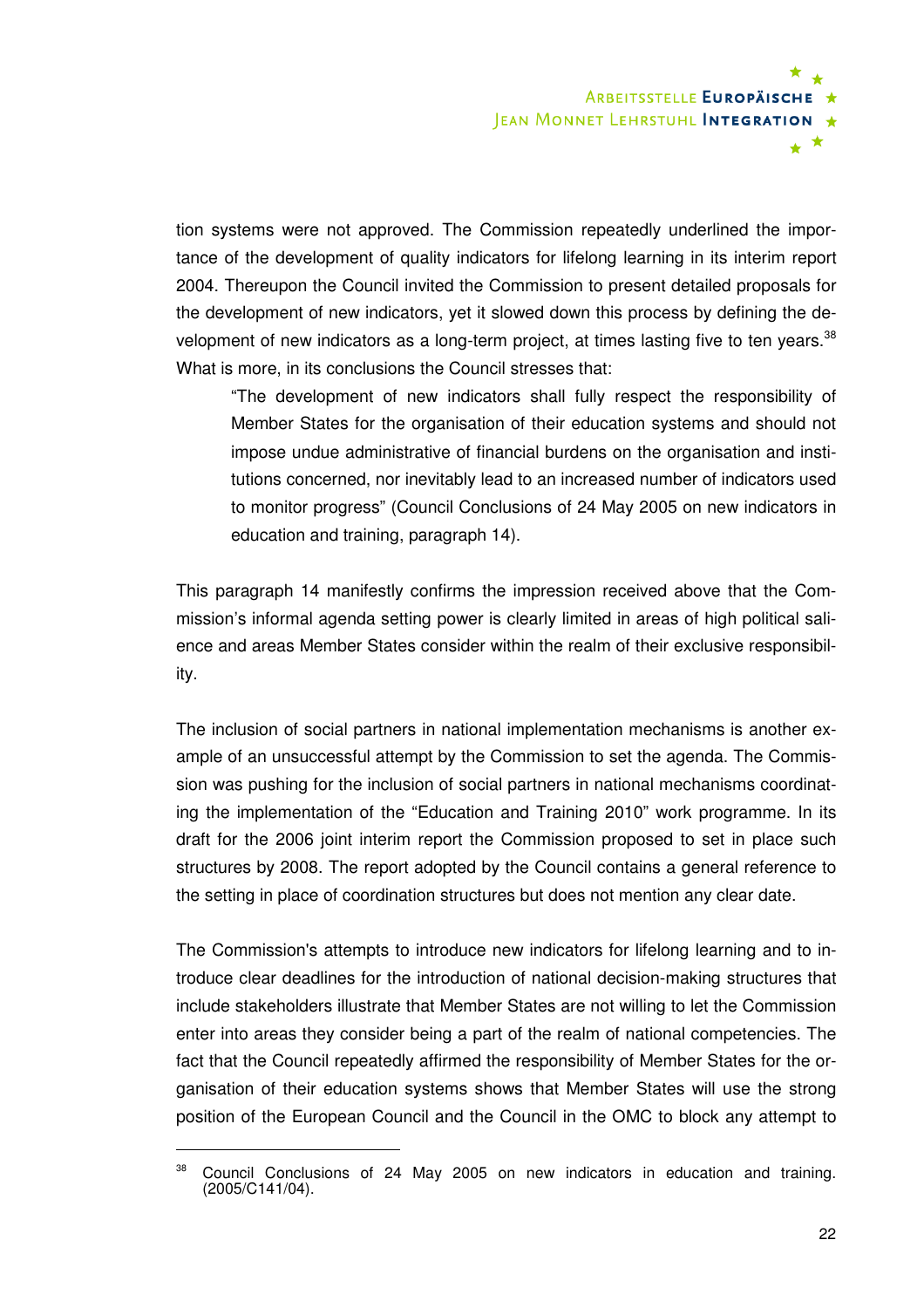

formally centralise policy formation or to introduce top-down methods of integration. The strong position of Member States in the OMC process in education and training weighs particularly heavy in the absence of the ECJ. It is hard to imagine that the informal agenda setting power of the Commission in areas of low political salience can compensate for the impossibility of court rulings which in the past have to a great extent constructed integration. The increase in decisional autonomy and capacity the Commission enjoys in the frame of the OMC can therefore be regarded as insufficient to pursue an integrative agenda and to supply supranational governance.

## **5. Conclusions**

 $\overline{a}$ 

This paper argues that the OMC's potential to promote institutional-spillover in education is very low as it neither increases participation of transnational society in the policymaking process nor sufficiently increases the autonomy of joint organisations to be able to supply supranational governance.

Although this paper focused on the OMC in education and training, the analytical framework used is transferable to other OMC processes, especially to those sharing the same properties with respect to the inclusion of stakeholders as well as to the treaty basis and its implications for the competencies of the Commission and the ECJ.

Regarding the OMC's potential to promote institutional-spillover in general, the absence of the ECJ from the OMC process weighs particularly heavy. Without the ECJ, the legal construction of integration through the OMC will not be possible. This is true for any field where the OMC is applied. Also in policy fields where the position of the Commission as an agent in the daily working process is stronger than in education<sup>39</sup>, it is hard to imagine that this strong position can compensate for the exclusion of the ECJ, the most important channel for the transmission of demand for supranational governance supranationalism identifies. What is more, Radaelli (2003: 39) states that the OMC has delivered little on its promise to increase the participation of social partners and stakeholders in the policy-making process.<sup>40</sup> And even in policy fields with a

 $39$  The Commission has the right to issue recommendations in Employment, Fiscal Surveillance and Macro-Economic Policy. <sup>40</sup> See also Zeitlin, Jonathan 2005: Conclusion: The Open Method of Coordination in Action: Theoretical

Promise, Empirical Realities, Reform Strategy, in: Zeitlin, Jonathan/Pochet, Philippe/Magnusson, Lars: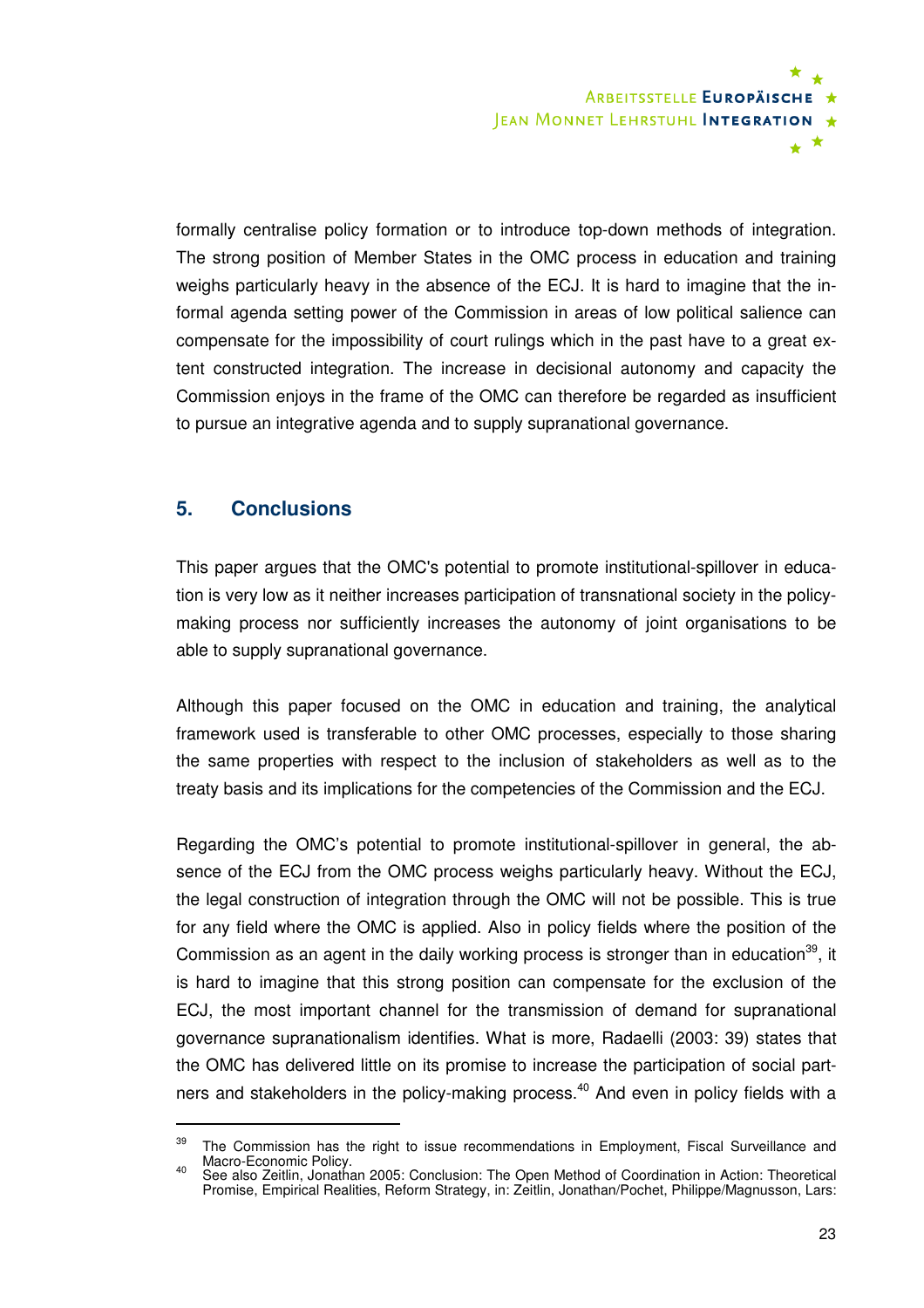

strong treaty basis and where consultation of the social partners is compulsory<sup>41</sup> the development of supranational governance cannot be observed.

Further research has to confirm these results and should try to assess which level of autonomy of joint organisations has to be passed in order to kick start a dynamic of legal integration.

My claim that the OMC's potential to promote institutional-spillover is very low has two implications: on the one hand, my findings confirm the arguments of some scholars who see the OMC as an effective tool to end the Commission's competence creep (Kassim/Menon 2004; Walkenhorst 2005; Schäfer 2004). According to my findings based on Sandholtz' and Stone Sweet's supranational approach, the autonomy of the Commission and the ECJ within the OMC process is too small to expand the Commission's competencies against the will of the Member States.

On the other hand, a very low potential to promote institutional-spillover is a necessary condition for Radaelli's (2003) and other authors' argument that the OMC represents a distinct method between intergovernmental cooperation and the CCM. According to Radaelli, the OMC has considerable potential to develop into a third way in European governance which relies on joint responsibility rather than on the transfer of competencies to a supranational level. My findings support this argument to the extent that a high potential to promote institutional-spillover would have meant that the OMC might only have a bridging function.

The Open Method of Coordination in Action: The European Employment and Social Inclusion Strateqies, Brussels, 447-503.<br><sup>41</sup> For example, the consultation of the social partners is compulsory in the OMC on employment and

social inclusion.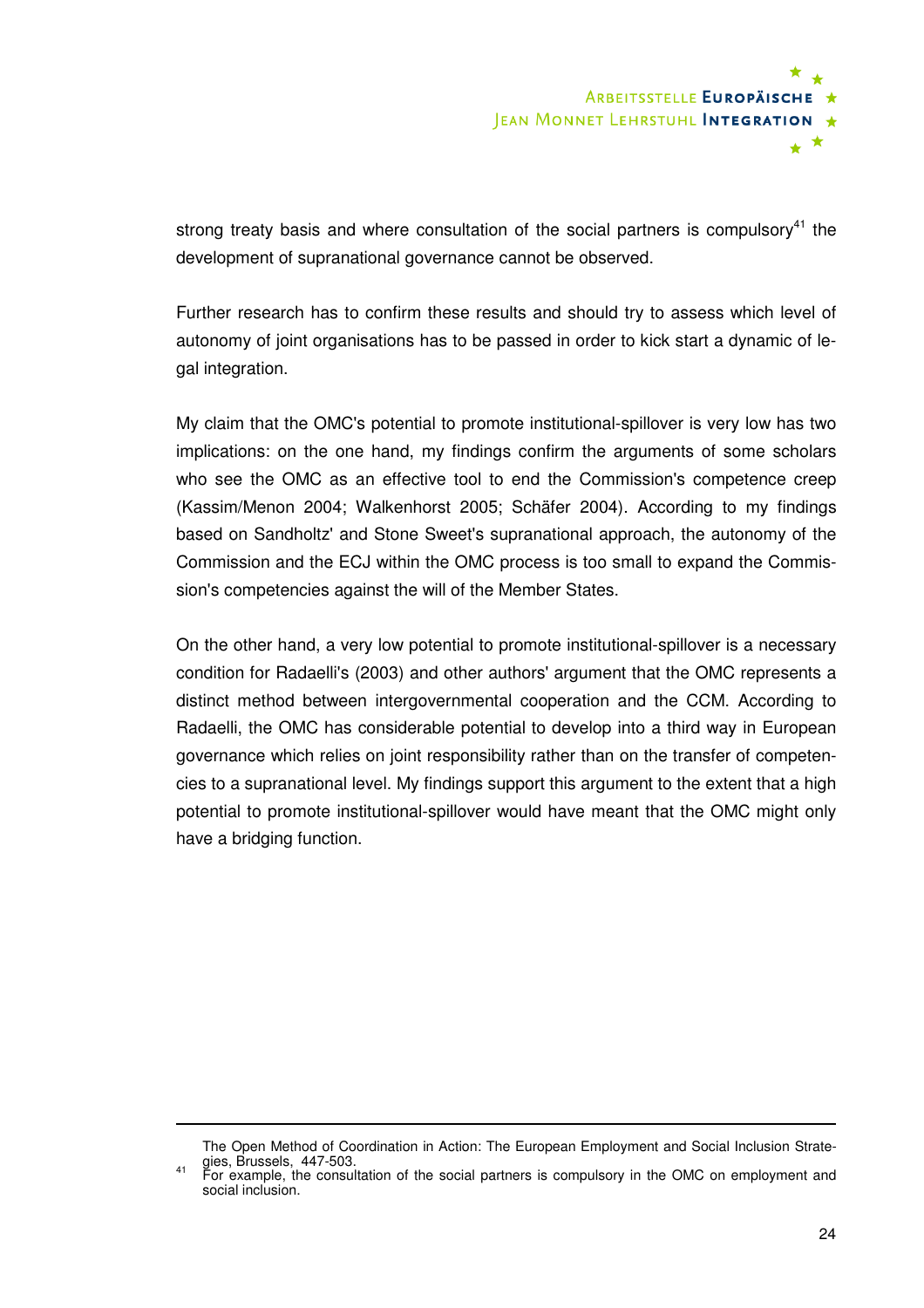

### **6. References**

- Barbier, Cécile/de la Porte, Caroline/Pochet, Philippe 2002: European Briefing, in: Journal of European Social Policy 12:3, 159-169.
- Caporaso, James A./Stone Sweet, Alec 1998: From Free Trade to Supranational Polity: The European Court and Integration, in: Sandholtz, Wayne/Stone Sweet, Alec: European Integration and Supranational Governance, Oxford, 92-133.
- Commission of the European Communities 2001: Report from the Commission on the concrete future objectives of education systems. COM(2001) 59 final.
- Commission of the European Communities 2002: Communication from the Commission. European benchmarks in education and training: follow-up to the Lisbon European Council. COM(2002) 629 final.
- Commission of the European Communities 2002: European report on quality indicators of lifelong learning. Fifteen quality indicators,

http://ec.europa.eu/education/policies/III/life/report/quality/report\_en.pdf.

- Commission of the European Communities 2004: Report from the Commission to the Council, the European Economic and Social Committee and the Committee of the Regions "Report on the follow-up to the Recommendation of the European Parliament and the Council of 10 July 2001 on mobility within the Community of students, persons undergoing training, volunteers and teachers and trainers", COM(2004) 21 final.
- Council of the European Union 2001: Report from the Education Council to the European Council "The concrete future objectives of education and training systems". 5980/01 EDUC 23.
- Council of the European Union 2003: Council conclusions on reference levels of European average performance in education and training (benchmarks). 8981/03 EDUC 83.
- Council of the European Union and Commission of the European Communities 2004: Education & Training 2010 – The Success of the Lisbon Strategy Hinges in Urgent Reforms". Joint interim report of the Council and the Commission on the implementation of the detailed work programme on the follow- up of the objectives of education and training systems in Europe, adopted by the Council on 26 February 2004.
- Council of the European Union. 2000: Resolution of the Council and of the representatives of the governments of the Member States, meeting within the Council of 14 December 2000 concerning an action plan for mobility. 2000/C 371/03, OJ C 371 of 12.12.2000.
- Council of the European Union 2005: Council Conclusion on new indicators in education and training. 2005/C 141/04.
- Council of the European Union and European Parliament 2001: Recommendation of the European Parliament and the Council of 10 July 2001 on the mobility of students, persons undergoing training, volunteers and teachers and trainers. OJ L 215 of 9.8.2001: 30.
- Dehousse, Renaud 2002: The Open Method of Coordination: A New Policy Paradigm? Paper presented at the First Pan-European Conference on European Union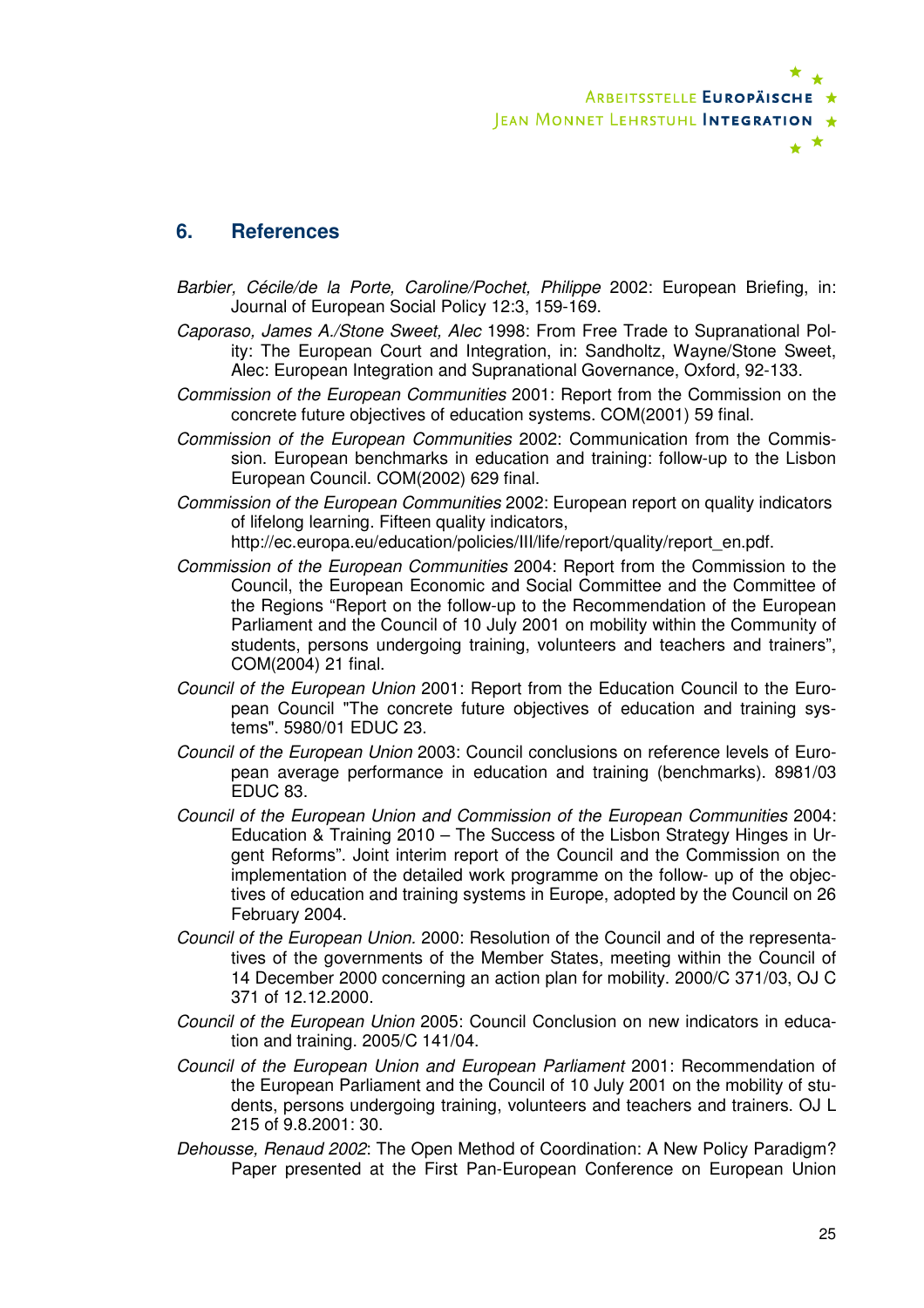Politics "The Politics of European Integration: Academic Acquis and Future Challenges", Bordeaux, 26-28 September 2002.

- De la Porte, Caroline/Nanz, Patrizia 2004: The OMC a deliberative-democratic mode of governance? The cases of employment and pensions, in: Journal of European Public Policy 11:2, Special Issue edited by Borrás, Susana/Greve, Bent: The Open Method of Co-ordination in the European Union, 267-288.
- ESIB 2006: Statement on the Lisbon objectives of the European Union, http://www.esib.org/policies/statementlisbon.htm.
- ETUCE 2005: The ETUCE Executive Board Position on the European Commission Staff Working Document: Towards a European Qualifications Framework for Lifelong Learning, adopted in their meeting on 6-7 December 2005, http://www.etuce.homestead.com/EQF/ETUCE\_PositionPaper\_EQF\_ENG\_final .pdf.
- EurActiv interview with Philippe de Buck, the head of the European employers' federation, 1 March 2004, http://www.euractiv.com/en/agenda2004/full-interviewphilippe-buck-unice-education-lisbon-agenda/article-117366.
- European Council 2000: Presidency Conclusions, Lisbon European Council, March 23- 24, 2000, http://europa.eu.int/council/off/conclu/mar2000/index.htm.
- Germany 2006: National Report on the Implementation of the 'Education and Training 2010' Work Programme,
	- http://europa.eu.int/comm/education/policies/2010/nationalreport\_en.html.
- Gornitzka, Ase 2005: Coordinating policies for a "Europe of knowledge". Emerging practices of the "Open Method of Coordination" in education and research, Arena Working Paper No.16, Oslo.
- Hackl, Elsa 2001: Towards a European Area of Higher Education: Change and Convergence in Higher Education, Robert Schuman Centre for European Studies Working Paper No. 2001/09, San Domenico.
- Jacobsson, Kerstin 2002: Soft Regulation and the Subtle Transformation of States. The Case of EU Employment Policy, Score Research Report 2002:4.
- Kaiser, Robert/Prange, Heiko 2002: A new Concept of Deepening European Integration? The European Research Area and the Emerging Role of Policy Coordination in a Multi-level Governance System, European Integration online Papers 6:18, http://eiop.or.at/eiop/texte/2002-018a.htm.
- Kassim, Hussein/Menon, Anand 2004: European Integration since the 1990s: Member States and the European Commission (Paper prepared for Arena Seminar, University of Oslo, 11 February 2004).
- Krebber, Sebastian 2002: Artikel 136 149 EGV, in: Callies, Christian/Ruffert, Matthias: Kommentar zum EU-Vertrag und EG-Vertrag, 2. Aufl. Neuwied: 1583 -1706.
- Laffan, Brigid/Shaw, Collin 2005: Classifying and Mapping OMC in different policy areas, NewGov Project 2, Dublin.
- O'Reilly, Dolores/Stone Sweet, Alec 1998: The Liberalization and European Regulation of Air Transport, in: Sandholtz, Wayne/Stone Sweet, Alec: European Integration and Supranational Governance, Oxford, 164-187.
- Pollack, Mark A. 1999: Delegation, Agency and Agenda Setting in the Treaty of Amsterdam, European Integration online Papers 3:6.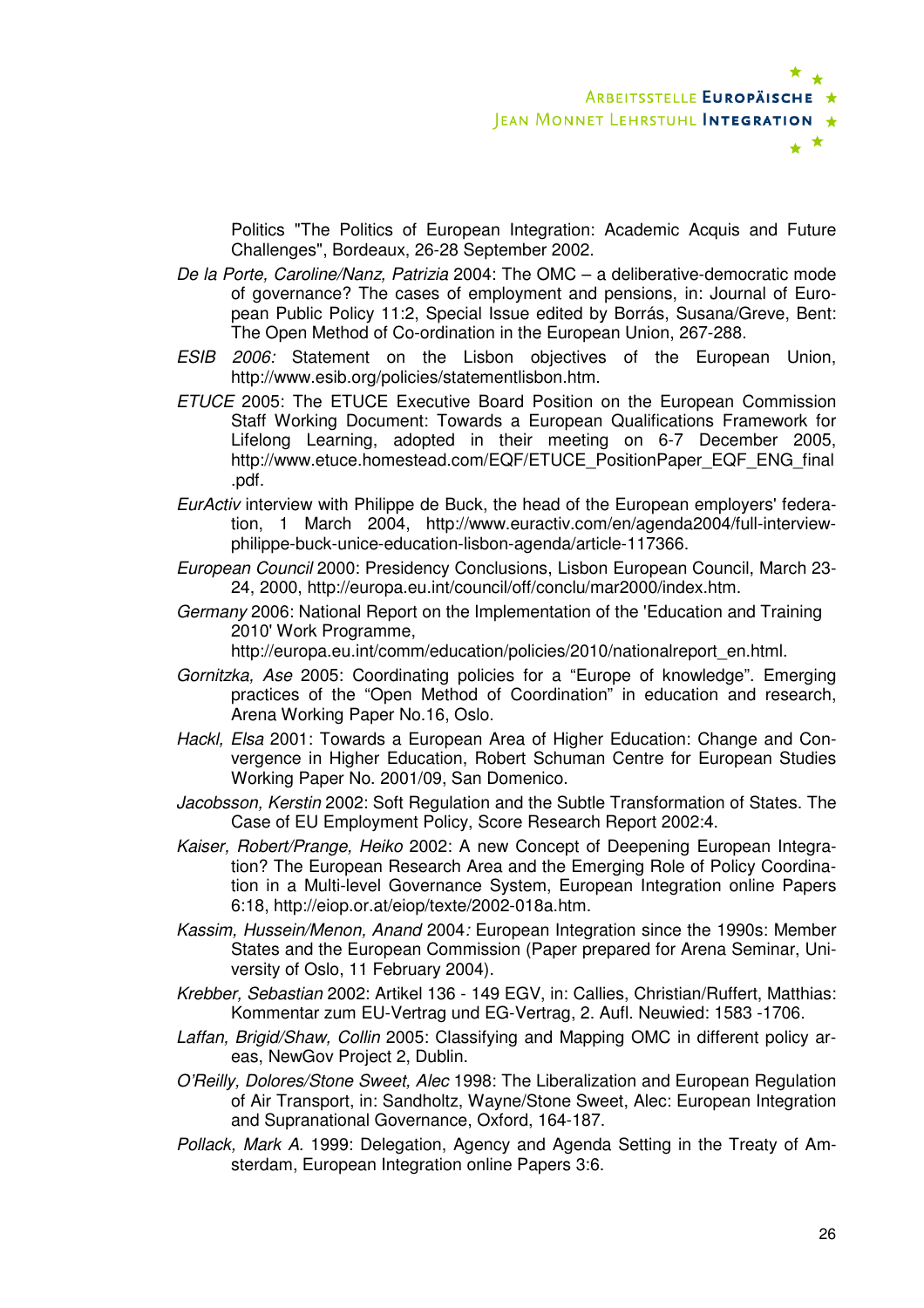

- Radaelli, Claudio 2003: The Open Method of Coordination: A new governance architecture for the European Union?, Stockholm.
- Sandholtz, Wayne 1998: The Emergence of a Supranational Telecommunications Regime, in: Sandholtz, Wayne/Stone Sweet, Alec: European Integration and Supranational Governance, Oxford, 134-163.
- Sandholtz, Wayne/Stone Sweet, Alec 1998: European Integration and Supranational Governance, Oxford.
- Schäfer, Armin 2004: Beyond the Community Method: Why the Open Method of Coordination Was Introduced to EU Policy-making, European Integration online Papers 8:13.
- Sismann, Stijn 2004: EU Employment Policy: Decentralisation or Centralisation through the Open Method of Coordination, European University Institute Working Paper Law No. 2004/1.
- Walkenhorst, Heiko 2005: The Changing Role of EU Education Policy. A Critical Assessment (Paper for the EUSA Ninth Biennial International Conference, March 31 – April 2, 2005, Austin, Texas).
- Zeitlin, Jonathan 2005: Conclusion: The Open Method of Coordination in Action: Theoretical Promise, Empirical Realities, Reform Strategy, in: Zeitlin, Jonathan/Pochet, Philippe/Magnusson, Lars: The Open Method of Coordination in Action: The European Employment and Social Inclusion Strategies, Brussels, 447-503.